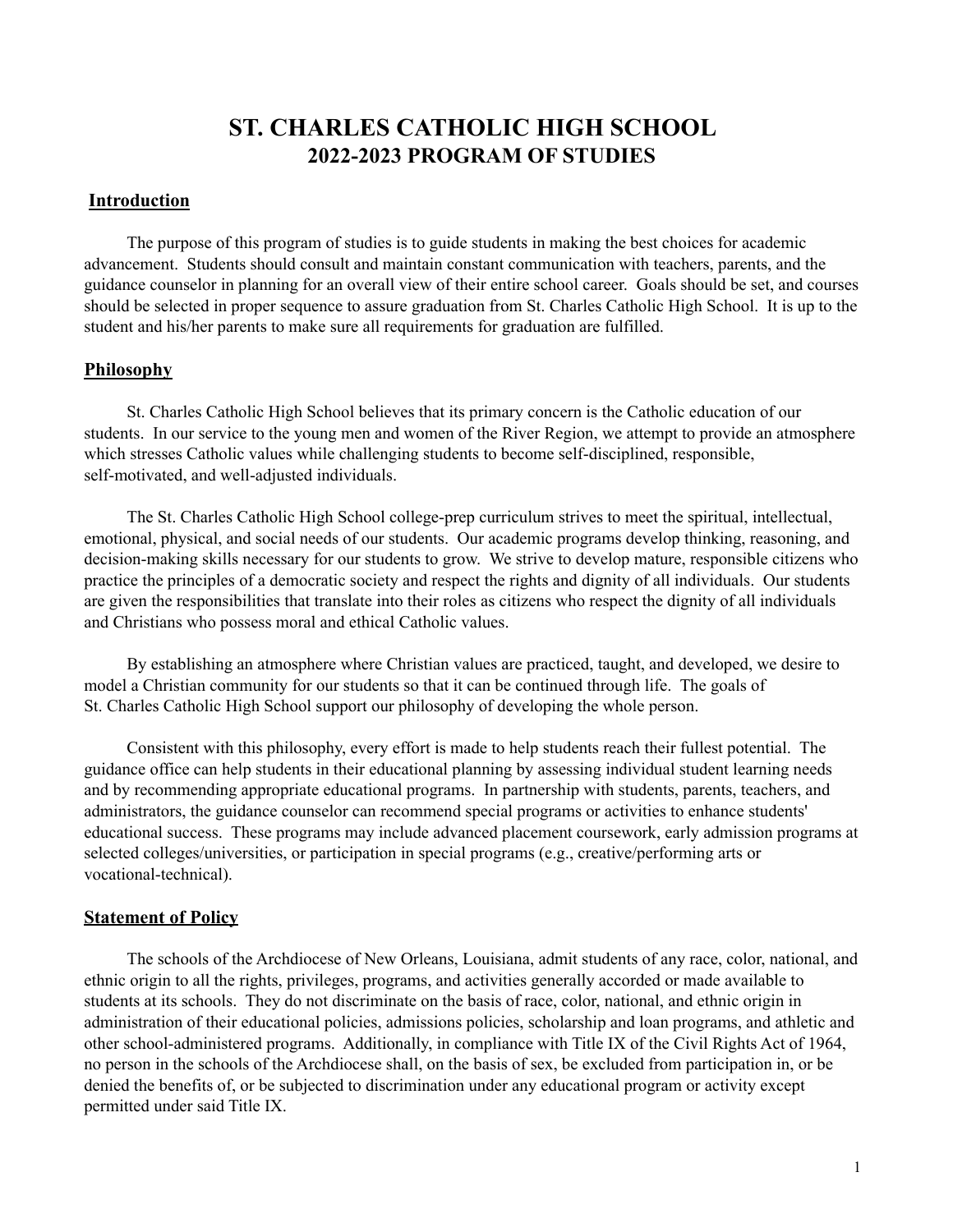# **CURRICULUM**

# **Scheduling Map 7 pd day 2022-23**

**Honors**  $8<sup>th</sup>$  grade students starting in  $2019 - 2020$  school year

|                | Pre-Freshman      | Freshman           | Sophomore     | Junior         | Senior                  |
|----------------|-------------------|--------------------|---------------|----------------|-------------------------|
|                | Religion 8        | Religion I         | Religion II   | Religion III   | Religion IV             |
|                |                   |                    |               |                |                         |
| 2              | English I-H       | English II-H       | English III-H | English IV - H | <b>English Elective</b> |
| 3              | Reading I-H       | World Language I   | World         | Elective       | Elective                |
|                |                   |                    | Language II   |                |                         |
| $\overline{4}$ | Algebra I-H       | Geometry-H         | Algebra II-H  | Adv. Math      | Math Elective           |
|                |                   |                    |               |                | H/DE                    |
| 5              | Earth & Space     | Physical Science-H | Biology-H     | Chemistry-H    | Physics-H or            |
|                | Science-H         |                    |               |                | Science H/DE            |
|                |                   |                    |               |                | Elective                |
| 6              | World Geography-H | World History-H    | Art Credit-A  | American       | Civics- $H$ $AP$        |
|                |                   |                    |               | History-H/AP   |                         |
| 7              | PE 8              | HPE I              | HPE II        | Elective       | Elective                |
|                |                   |                    |               |                |                         |

**Honors**  $8<sup>th</sup>$  grade students starting with  $2020 - 2021$ 

|                | Pre-Freshman           | Freshman           | Sophomore     | Junior       | Senior               |
|----------------|------------------------|--------------------|---------------|--------------|----------------------|
|                | Religion 8             | Religion I         | Religion II   | Religion III | Religion IV          |
|                |                        |                    |               |              |                      |
| $\overline{2}$ | English I-H            | English II-H       | English III-H | English IV-H | English Elective     |
| 3              | Reading I-H            | World Language I   | World         | Elective     | Elective             |
|                |                        |                    | Language II   |              |                      |
| $\overline{4}$ | Algebra I-H            | Geometry-H         | Algebra II-H  | Adv. Math    | Math Elective        |
|                |                        |                    |               |              | H/DE                 |
| 5              | Earth & Space Science- | Physical Science-H | Biology-H     | Chemistry-H  | Physics $- H$        |
|                | н                      |                    |               |              | Or Science           |
|                |                        |                    |               |              | <b>DE/H</b> Elective |
| 6              | World Geography-H      | World History- H   | Art Credit-A  | American     | Civics-H/AP          |
|                |                        |                    |               | History-H/AP |                      |
|                |                        |                    |               |              |                      |
| 7              | PE <sub>8</sub>        | HPE I              | HPE II        | Elective     | Elective             |
|                |                        |                    |               |              |                      |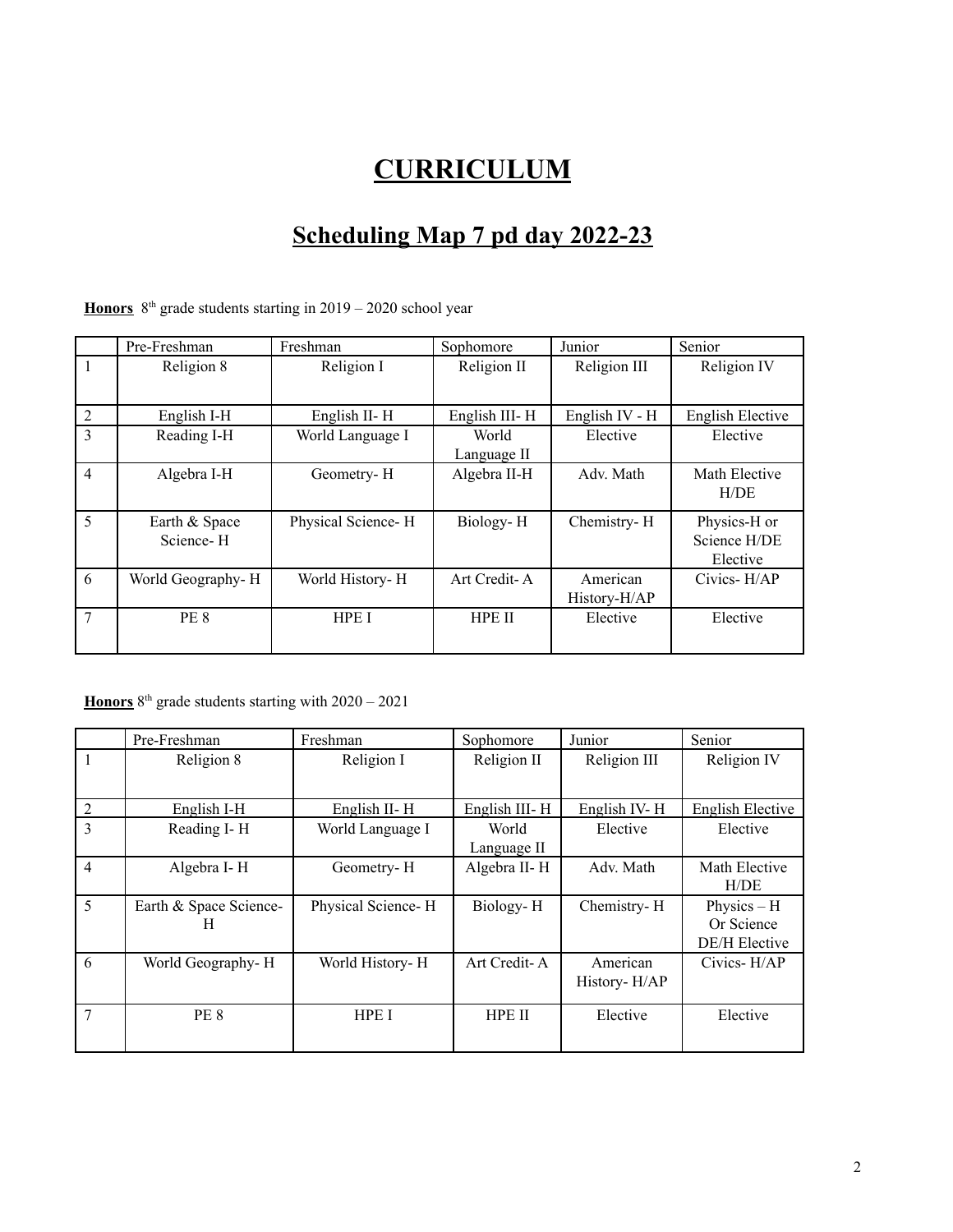|                | Pre-Freshman            | Freshman           | Sophomore     | Junior       | Senior           |
|----------------|-------------------------|--------------------|---------------|--------------|------------------|
|                | Religion 8              | Religion I         | Religion II   | Religion III | Religion IV      |
|                |                         |                    |               |              |                  |
| 2              | English I-H             | English II-H       | English III-H | English IV-H | English Elective |
| 3              | Art Credit - A          | World Language I   | World         | Elective     | Elective         |
|                |                         |                    | Language II   |              |                  |
| $\overline{4}$ | Algebra I-H             | Geometry-H         | Algebra II-H  | Adv. Math    | Math Elective    |
|                |                         |                    |               |              | H/DE             |
| 5              | Earth & Space Science-H | Physical Science-H | Biology-H     | Chemistry-H  | Physics $- H$    |
|                |                         |                    |               |              | Or Science       |
|                |                         |                    |               |              | DE/H Elective    |
| 6              | World Geography-H       | World History-H    | Elective-H    | American     | Civics-H/AP      |
|                |                         |                    |               | History-H/AP |                  |
|                |                         |                    |               |              |                  |
| 7              | PE 8                    | HPE I              | <b>HPE II</b> | Elective     | Elective         |
|                |                         |                    |               |              |                  |

**Honors**  $8^{th}$  grade students starting with  $2021 - 2022$ 

**Academic** 8<sup>th</sup> grade students starting in 2019 – 2020 school year

|                | Pre-Freshman    | Freshman         | Sophomore        | Junior              | Senior      |
|----------------|-----------------|------------------|------------------|---------------------|-------------|
|                | Religion 8      | Religion I       | Religion II      | Religion III        | Religion IV |
| $\overline{2}$ | English 8       | English I        | English II       | English III         | English IV  |
| 3              | Reading 8       | Reading I        | World Language I | World Language<br>H | Elective    |
| 4              | Pre-Algebra     | Algebra I        | Geometry         | Algebra II          | Adv. Math   |
| 5              | Science 8       | Physical Science | Biology          | Chemistry           | Science     |
| 6              | World Geography | World History    | Art Credit-A     | <b>US History</b>   | Civics      |
| 7              | <b>PE 8</b>     | HPE I            | HPE II           | Elective            | Elective    |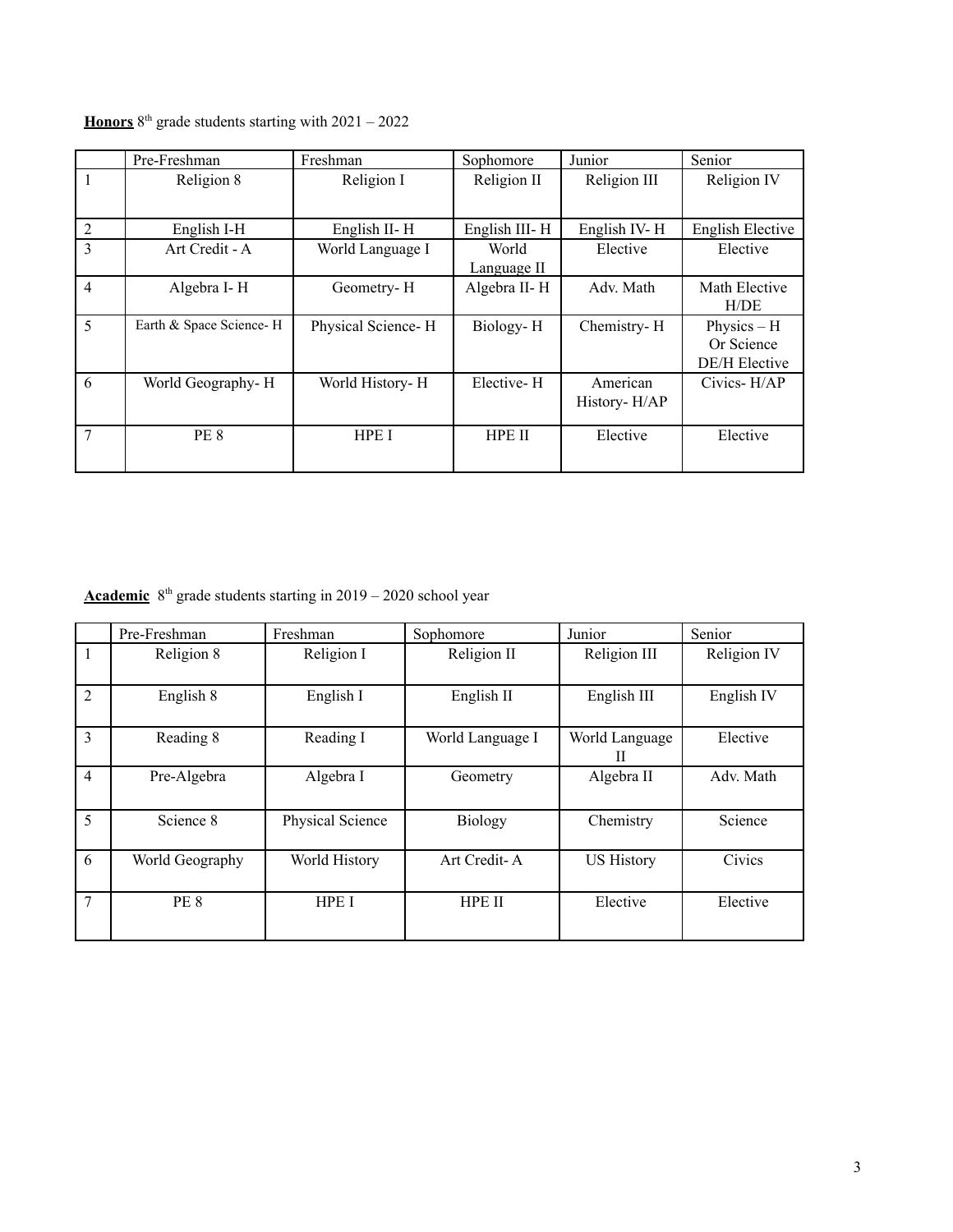|                | Pre-Freshman        | Freshman         | Sophomore        | Junior            | Senior      |
|----------------|---------------------|------------------|------------------|-------------------|-------------|
|                | Religion 8          | Religion I       | Religion II      | Religion III      | Religion IV |
| $\overline{2}$ | English 8           | English I        | English II       | English III       | English IV  |
| 3              | Reading             | Art Credit - A   | World Language I | World Language II | Elective    |
| $\overline{4}$ | Pre-Algebra         | Algebra I        | Geometry         | Algebra II        | Adv. Math   |
| 5              | Earth & Space Sci-A | Physical Science | Biology          | Chemistry         | Science     |
| 6              | PE 8                | HPE I            | <b>HPE II</b>    | Elective          | Elective    |
| 7              | World Geography     | World History    | Elective-A       | <b>US History</b> | Civics      |

# **Academic** 8<sup>th</sup> grade students starting with 2020 – 2021 school year

**Standard** 8<sup>th</sup> grade students starting in 2019 – 2020 school year

|                | Pre-Freshman      | Freshman           | Sophomore        | Junior              | Senior                     |
|----------------|-------------------|--------------------|------------------|---------------------|----------------------------|
|                | Religion 8        | Religion I         | Religion II      | Religion III        | Religion IV                |
| $\overline{2}$ | English 8         | English I-S        | English II -S    | English III - A     | English IV-S               |
| 3              | Reading 8         | Elective           | World Language-I | World Language<br>Н | Elective                   |
| $\overline{4}$ | Pre-Algebra       | Algebra I - S      | Geometry-S       | Algebra II - A      | Alg. III S                 |
| 5              | Science 8         | Physical Science-A | Biology-S        | Chemistry-A         | Environmental<br>Science-S |
| 6              | World Geography-A | World<br>History-A | Art Credit - A   | <b>US History-A</b> | Civics-A                   |
| 7              | PE 8              | HPE I              | HPE II           | Elective            | Elective                   |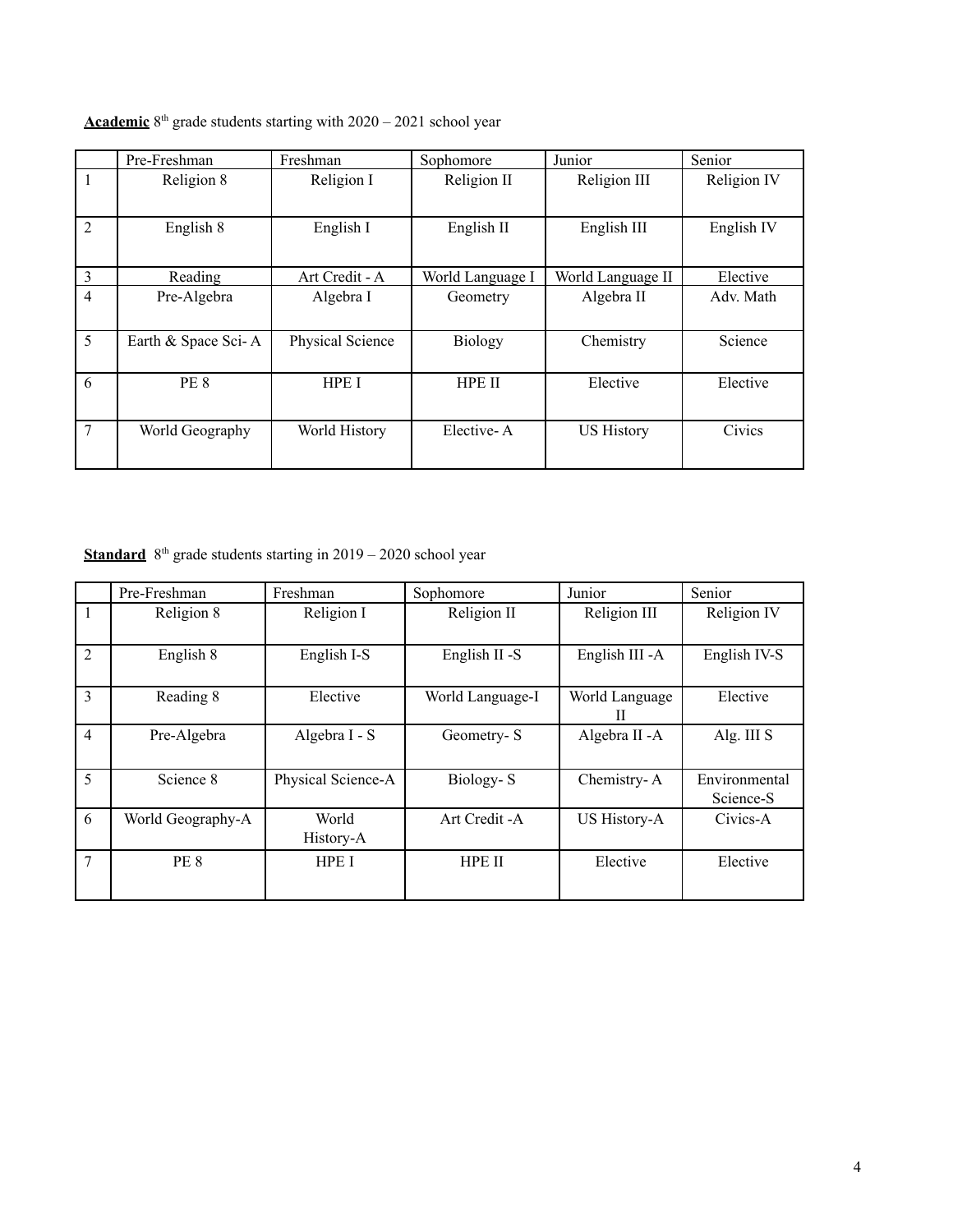|                | Pre-Freshman      | Freshman           | Sophomore        | Junior            | Senior                     |
|----------------|-------------------|--------------------|------------------|-------------------|----------------------------|
|                | Religion 8        | Religion I         | Religion II      | Religion III      | Religion IV                |
| $\overline{2}$ | English 8         | English I-S        | English II-S     | English III-A     | English IV-S               |
| 3              | Reading           | Elective           | World Language-I | World Language II | Elective                   |
| $\overline{4}$ | Pre-Algebra       | Algebra I-S        | Geometry-S       | Algebra II-A      | Algebra III -S             |
| 5              | Science 8         | Physical Science-A | Biology-S        | Chemistry-A       | Environmental<br>Science-S |
| 6              | PE 8              | <b>HPE I</b>       | <b>HPE II</b>    | Elective          | Elective                   |
| 7              | World Geography-A | World<br>History-A | Art Credit-A     | US History-A      | Civics-A                   |

# **Standard**  $8<sup>th</sup>$  grade students starting with  $2020 - 2021$  school year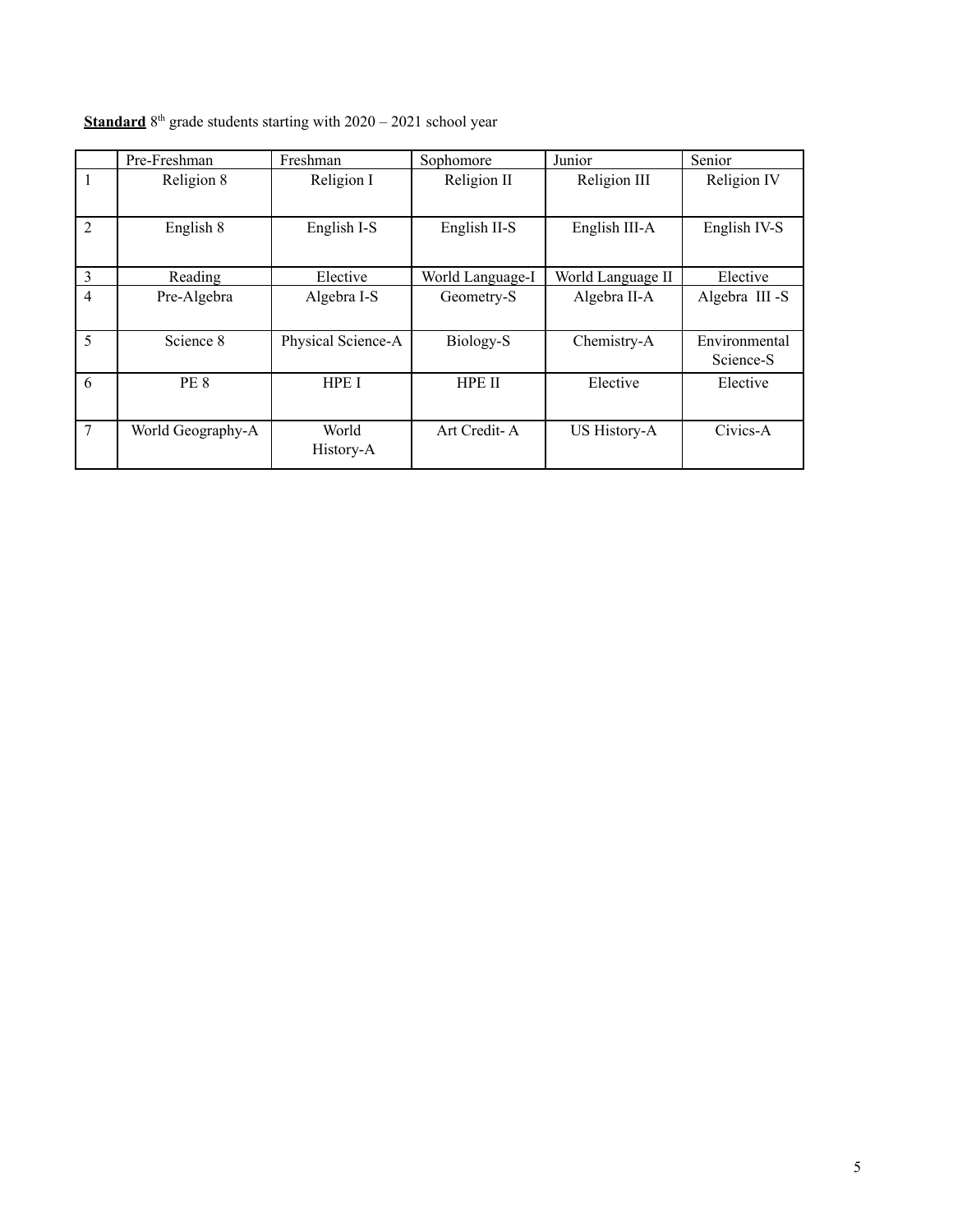**SCC†/TOPS☺ Requirements** [**†** = SCC Requirement, ☺ = TOPS Requirements] Latest update February 28, 2021.

| Religion $8 \dagger$  |
|-----------------------|
| Religion I $\dagger$  |
| Religion II $\dagger$ |
| Religion III †        |
| Religion IV $\dagger$ |

| English $8 \dagger (8^{th} \text{ grade academic level only. Must be taken with Reading 8.)$ |  |
|----------------------------------------------------------------------------------------------|--|
| English I $\dagger \odot$ (Must be taken with Reading H for 8 <sup>th</sup> Graders only.)   |  |
| English II $\dagger \odot$                                                                   |  |
| English III $\dagger \odot$                                                                  |  |
| English IV $\dagger \odot$                                                                   |  |
|                                                                                              |  |
| Pre-algebra †                                                                                |  |
| Algebra I $\dagger \odot$                                                                    |  |
| Geometry $\dagger \odot$                                                                     |  |
| Algebra II $\dagger \odot$                                                                   |  |
| Advanced Math $\dagger \odot$ or Algebra III-S $\dagger$                                     |  |
| Note: Students are required to take a math course each year.                                 |  |
|                                                                                              |  |

| Physical Science $\dagger \odot$                                                                                              |
|-------------------------------------------------------------------------------------------------------------------------------|
| Biology $\dagger \odot$                                                                                                       |
| Chemistry $\dagger \odot$                                                                                                     |
| Physics $\dagger \odot$ (Note: Physics is required of all SCC qualified students – see program of studies for qualifications) |
| Environmental Science $\dagger \odot$ (Lower academic and standard students only – see program of studies for                 |
| qualifications)                                                                                                               |
| Human Anatomy & Physiology $\dagger \odot$                                                                                    |
| Medical Terminology $- H$                                                                                                     |
| *Note: Students are required to take a science course each year.                                                              |

| World Geography $\dagger \odot$                                  |  |
|------------------------------------------------------------------|--|
| World History $\dagger \odot$                                    |  |
| American History $\dagger \odot$ (Note: Junior year requirement) |  |
| Civics $\dagger \odot$ (Note: Senior year requirement)           |  |

Arts Credit **†☺**

| .<br><b>TTT</b><br>World<br>Languas<br>$\cdot$<br>ש |
|-----------------------------------------------------|
| $\sim$<br>World<br>Languag<br>ಲ                     |

| Health PE I $\dagger$                                                                                     |
|-----------------------------------------------------------------------------------------------------------|
| Health PE II $\dagger$                                                                                    |
|                                                                                                           |
| Note: SCC Students must have enough elective credits so as to accumulate the 26 credits that are required |
| for an SCC diploma.                                                                                       |
| Elective:                                                                                                 |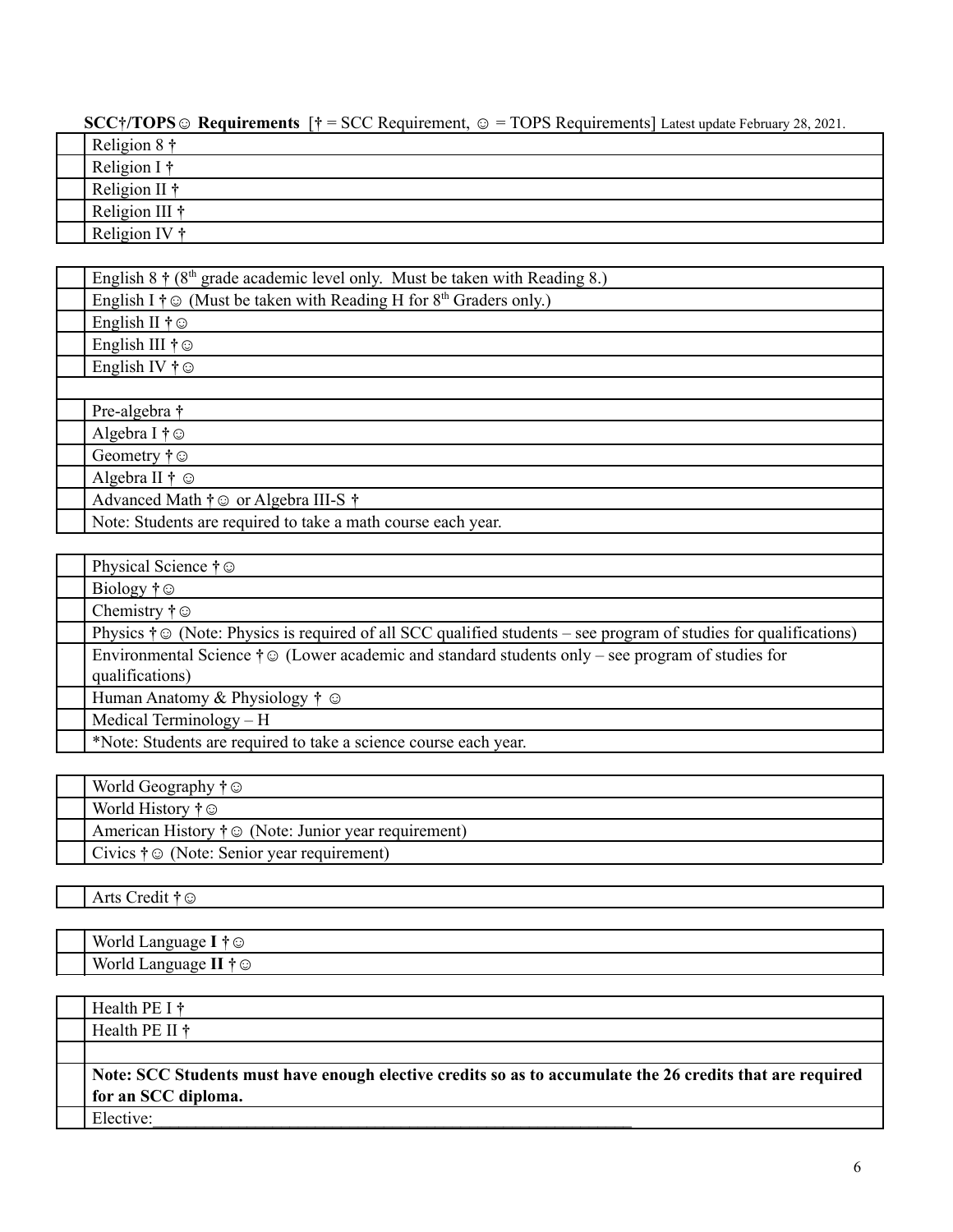### **List of Electives**

 $\frac{1}{\text{Advanced Math II - Statistics}}$ Anatomy - A Biology – DE Calculus – DE Chemistry II - H Code Design – A Creative Writing -A Digital Design - A English 101/102- DE English V - AP Environmental Science (Sr. Only) French III, IV – DE Human Anatomy – A (Sr. Only) Intermediate Composition H or A Intro to Communication & Speech- H or A Introduction to Education- DE/H (Jr. & Sr. Only) Intro to Engineering - H (Jr  $\&$  Sr Only) Intro to Petro Chemical Industry I - DE (Jr & Sr Only) Language Composition - AP Law Studies – A Law & Morality- H Medical Terminology - H Multi-Media Production - A Petro Chemical Industry II - DE Physical Education III, IV Principles of Business-A Psychology – A (Seniors Only) Publications I & II (Yearbook) Robotics- A Spanish III, IV - DE Studio Art I, II, & III- A Theater I, II,  $\&$  III - A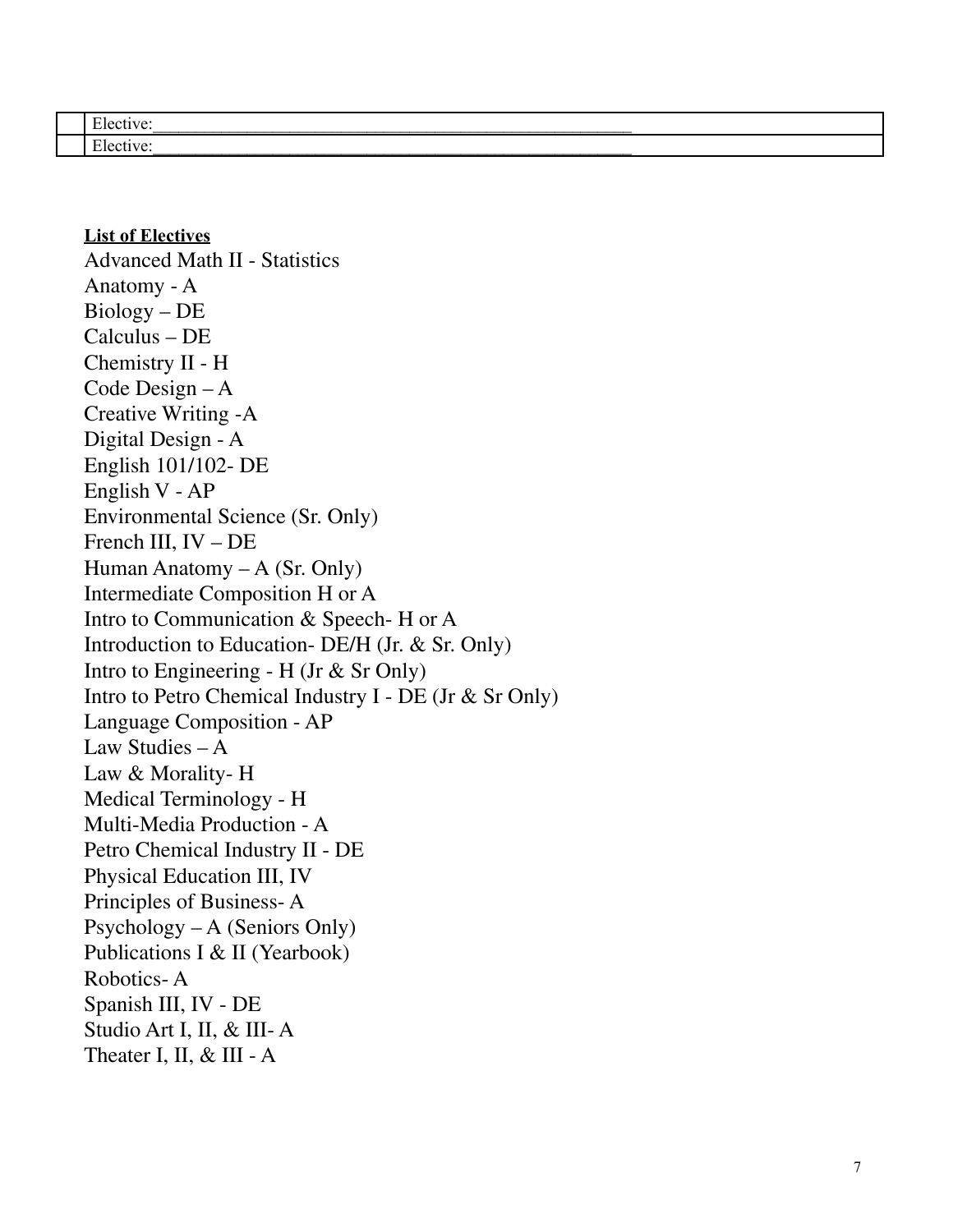# **Phasing**

A student is placed in a phase according to his or her academic achievement and ability. Placement in a phase is determined by a student's elementary school record, the High School Placement Test scores, and standardized test scores.

### **ST. CHARLES CATHOLIC HIGH SCHOOL HAS THE FINAL DECISION FOR PHASE PLACEMENT.**

The **HONORS/AP/DE** phase is designed as an accelerated scholastic program designed for the students that have demonstrated learning skills around the sixty-five percentile or above. This program prepares and engages students in college-level work through innovative teaching methods, projects, technology usage, and student evaluators. For AP/DE course work, students are required to register the corresponding AP/DE exam or dual enrollment. All AP/DE and Honors, a ten-point grading scale is used.

The **ACADEMIC** phase is designed to prepare students for admission into a four-year college program by applying the proper and appropriate rigor to their studies. This program prepares and engages students in college-level work through innovative teaching methods, projects, technology usage, and student evaluators.

The **STANDARD** phase is designed for students who qualify for an alternative curriculum that only meet the minimum requirements to receive a diploma. If St. Charles Catholic High is not able to have a separate standard class, students will be combined with academic students. When standard level courses are combined with academic level courses, the teacher will differentiate instruction and/or assessments. Emphasis is on helping students to reach the minimum standards. **It is NOT a special education class.** Students in the standard phase will meet course requirements for two-year community colleges and vocational technical schools. Students who are successful at a community college have the opportunity to transfer to a four-year college or a vocational technical school. Students who only take courses on the standard track **CANNOT** qualify to earn the TOPS Tech Award and/or the TOPS Award. In order to **qualify for TOPS and/or TOPS Tech Awards**, students will have to be performing at the academic level by their junior year. Students who begin on a standard track freshman year are advised to contact a **professional tutoring service** in order to boost English, math, science, and reading standardized achievement scores and qualify for admission into a four-year college.

TO DETERMINE CLASS RANK ONLY, a weighted point system is used. Phases are weighted as follows:

|               | <b>AP/DE</b> | <b>HONORS</b> | <b>ACADEMIC</b> | <b>STANDARD</b>      |
|---------------|--------------|---------------|-----------------|----------------------|
| A             | 5.5          |               |                 |                      |
| B             | 4.5          |               |                 | 2.5                  |
| $\mathcal{C}$ | 3.5          |               |                 |                      |
|               | 2.5          |               |                 | $\ddot{\phantom{0}}$ |
|               |              |               |                 |                      |

Only courses taken at SCC will be used in tabulating class rank. To be eligible for the Top Ten, a student must **have attended SCC for at least 4 consecutive years.**

### **College Entrance Requirements**

An integral part of planning your high school course work is ensuring that you will meet college admission requirements at the completion of your senior year. College catalogs, which specify entrance requirements, are available for review and/or check-out from the college advisor's office.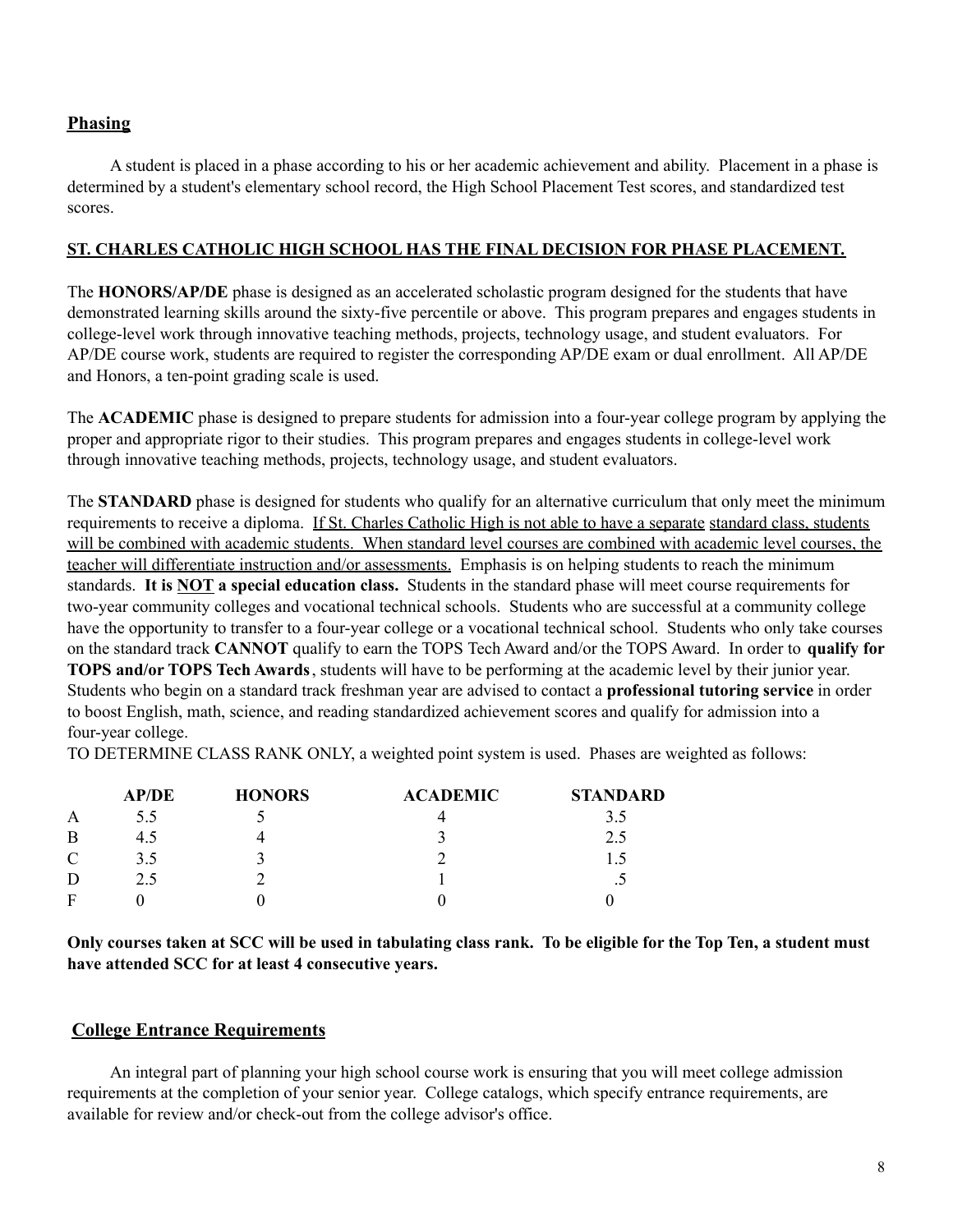As universities are becoming more competitive, their entrance requirements are getting stricter. Be sure to do research on the college you want to attend for its unique requirements. For instance, both UNO and LSU have continually increased their admission criteria. Be sure to do the research so that high school gets you where you want to go.

# **Course Descriptions**

**NOTE #1:** SCC cannot guarantee that all courses will be offered. SCC has the **FINAL** decision course placement.

**NOTE #2:** All students enrolled in **AP courses** are required to register for the **National Test** in each course scheduled. If the (**\$94.00 approx.)** fee **per AP course** is not paid by **BOOK DAY,** the student's schedule will be changed.

### **NOTE #3:** As of the publishing of this Program of Studies, to enroll in **DUAL ENROLLMENT COURSES** through **Southeastern Louisiana University & the University of New Orleans,**

students must have the following minimum criteria:

- Be in the  $11^{\text{TH}}$  or  $12^{\text{TH}}$  Grade
- Have a high school cumulative GPA of 2.5 or better (Transcript must be provided.)
- Have an ACT/Pre-ACT composite score 19 or better, ASPIRE composite of 430 or better, or SAT/pre-SAT composite of 1010 or better
	- o ENGLISH subscore of 18 or better
	- o MATH subscore of 19 or better

Please note that because the ACT may be taken in the  $10<sup>th</sup>$  grade, the ACT scores must be used for eligibility.

\*Students that do not have all three required scores (Composite, Math subscore, English subscore) may take Dual Enrollment courses in the areas they are not deficient. The high school must insure that those students are working toward correcting the deficiency before courses can be taken in that area.

**\*SENIORS** MUST have all **3** scores (Composite, Math subscore, English subscore) before they can take a course in the second semester of their senior year. (Courses include English 102, French 102, Spanish 102, and Advanced Math 261.

All courses, whether taught as a single-semester or year-long course, will be charged tuition at a discounted rate of **\$225 (approx.)** per 3-credit hours. This discounted tuition is *NOT* refundable should a student **withdraw** from a course.

**Note #4:** Dual Enrollment courses at River Parishes Community College will also have a fee. All students taking a Petro Chem course must enroll with RPCC. At the time of this publishing that fee is \$275 per 3 credit hour course taken with an SCC provided teacher. If the course is taken remotely through RPCC or on RPCC campus the fee will be based on RPCC's fee scale.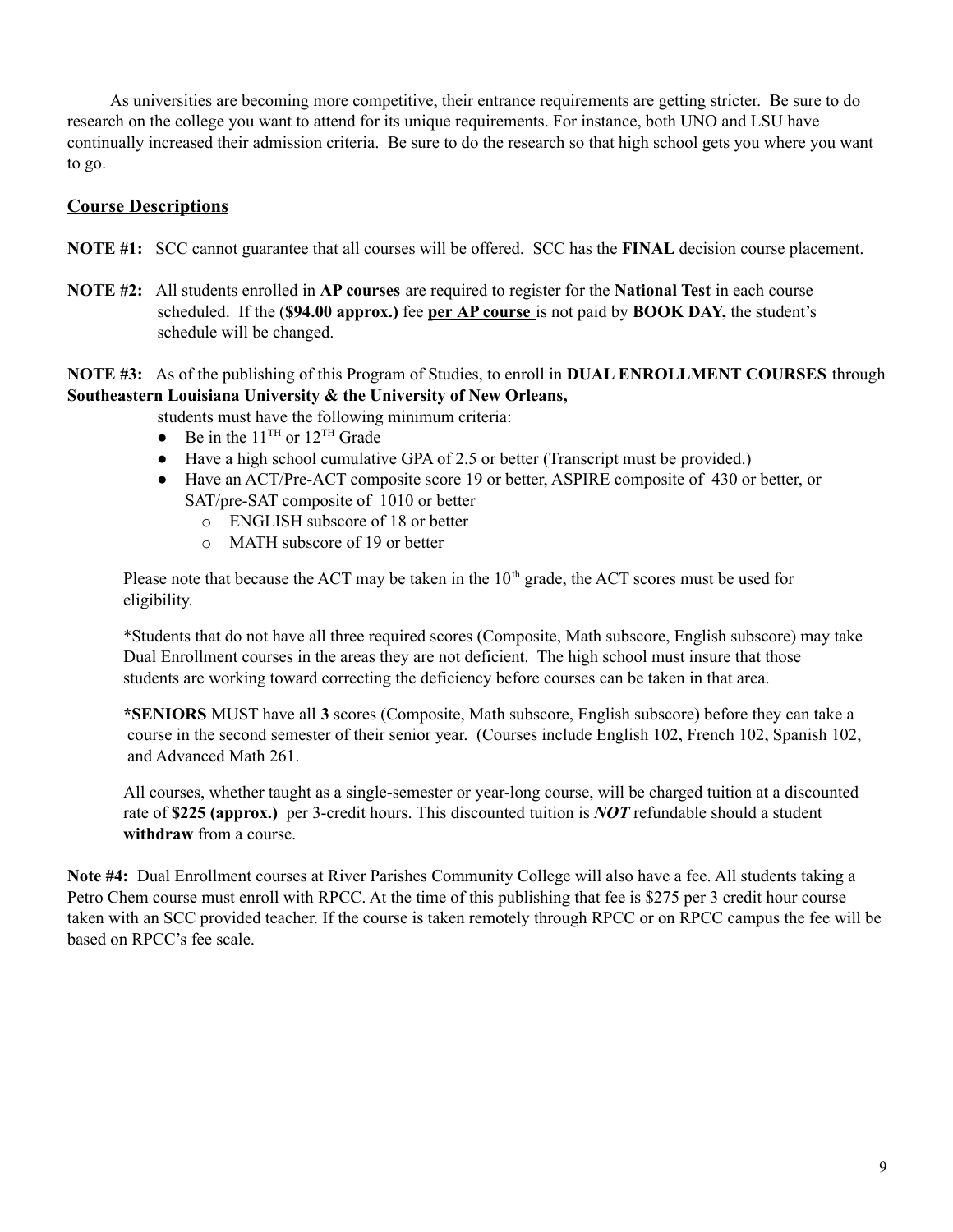# *RELIGION DEPARTMENT*

St. Charles Catholic High School has implemented the high school curriculum as prescribed by the United States of Catholic Bishops and the Archdiocese of New Orleans. The following is our religion curriculum:

- I. The Revelation of Jesus Christ in Scripture
- II. Who is Jesus Christ? Christology
- III. The Mission of Jesus Christ The Pascal Mystery
- IV. Jesus Christ's Mission Continues in the Church Ecclesiology
- V. Sacraments as Privileged Encounters with Jesus Christ
- VI. Life in Jesus Christ Morality
- VII. Living the Discipleship of Christ in Society Social Justice
- VIII. Ecumenical and Interreligious Issues
- IX. Responding to the Call of Christ Vocations of the Church
- X. Theology of the Body for Middle School Teens
- XI. Theology of the Body for High School Teens

**Class Retreats:** As part of their program of studies, students are required to participate in a class retreat.

**Service Projects:** Students are required to perform 15 hours of service each year.

**NOTE:** Students who do not fulfill their requirements of **Class Retreats** and **Service Projects** will be *required to withdraw* from St. Charles Catholic High School. Seniors who do not fulfill requirements will *not be allowed to graduate* with their class.

#### **Students are required to choose a religion class appropriate to their grade level.**

#### **100 -- Religion 8 – Revelation of Jesus Christ in Scripture:**

Students will be presented with a general knowledge and appreciation of Sacred Scriptures. Through their study of the Bible, they will come to encounter the living Word of God, Jesus Christ. They will learn about the Bible, authored by God through Inspiration, and its value to people throughout the world. If they have not been taught this earlier, they will learn how to read the Bible and will become familiar with the major sections of the Bible and the books included in each section. The students will pay particular attention to the Gospels, where they may grow to know and love Jesus Christ more personally.

#### **Theology of the Body for Middle School Teens:**

This class will utilize the text *Theology of the Body for Teens: Middle School Edition*, which provides a great mix of stories, real-life examples, activities, prayers, and references to the culture to help students answer many questions, such as the following: Who am I? Are there any consequences to my actions? What is the difference between love and lust? How do I discern my vocation? How do I deal with bullying, gossip, peer pressure, etc.? Can I live my Catholic faith no matter how I messed up in the past?

### **110 -- Religion I-A - Who Is Jesus?**

Students will be introduced to the Mystery of Jesus Christ, the second person of the Blessed Trinity. They will be taught to understand that Jesus Christ is the ultimate revelation to us from God. In learning about who He is, the students will also learn who He calls them to be.

#### **The Mission of Jesus Christ – The Pascal Mystery:**

Students will be taught the Good News of Jesus revealed to the Church through His life, death, and resurrection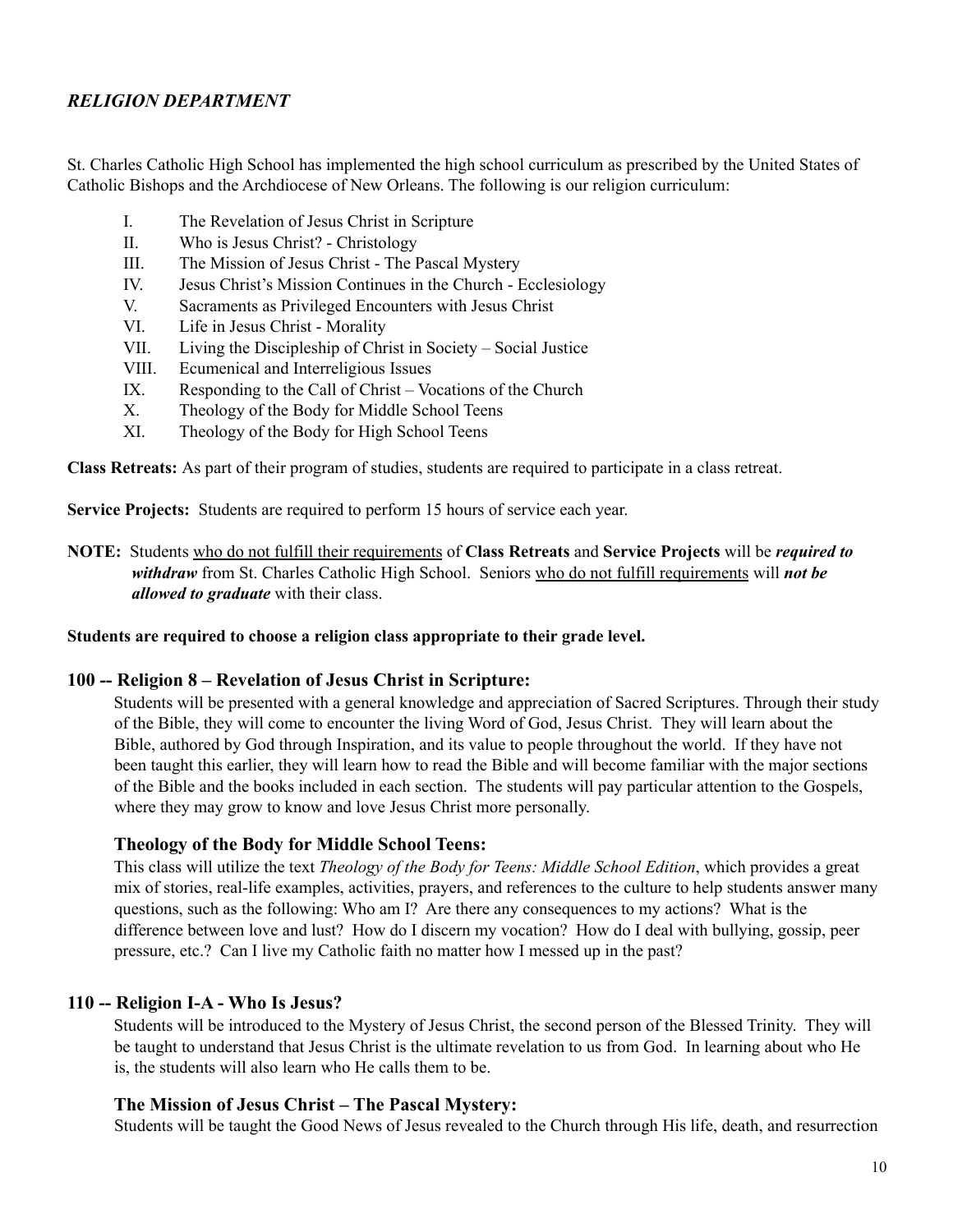and will discern what this revelation means in terms of their beliefs, worship, and actions. In doing so, it will help students see their role as members of the Church today and in the future.

### **120 -- Religion II-A - Jesus Christ Mission Continues in the Church:**

Students will be taught how to understand that in and through the Church they encounter the living Jesus Christ. They will be introduced to the fact that the Church was founded by Christ through the Apostles and is sustained by Him through the Holy Spirit and will come to know that the Church is the living Body of Christ today. This Body has both divine and human elements. Students will learn not so much about events in the life of the Church but about the sacred nature of the Church.

### **The Sacraments as Privilege Encounters with Jesus Christ:**

Students will be taught how they can encounter Christ today in a full and real way in and through the sacraments, especially through the Eucharist. They will examine each sacrament in detail so as to learn how they may encounter Christ throughout life.

### **Theology of the Body for Teens:**

For four (4) weeks, using the book *You, Life, Love, and the Theology of the Body*, students will be introduced to the truth that life is not, in fact, all about them; it is about going out of themselves to be a sincere gift for others.

# **130 -- Religion III-A - Life in Jesus Christ:**

Students will be taught that it is only through Christ that they can fully live out God's plans for their lives. They will learn the moral concepts and precepts that govern the lives of Christ's disciples.

### **Living the Discipleship of Christ in Society:**

Students will be taught how to understand how, as disciples of Christ, they can proclaim the Gospel by actively promoting the Church's social teachings in the world. They will investigate how they can become instruments of justice and peace to their neighbor, a society, and the world community.

# **140 -- Religion IV-A – Sacred Scripture:**

Students will be given an overview of Sacred Scripture with an introduction to the basic principles for understanding and interpreting the Bible. While the whole Bible will not be covered, students will discover that, "All scripture is inspired by God and is useful for teaching, refutation, correction, and for training in righteousness, so that one who belongs to God may be competent, equipped for every good work." 2 Tim 3:14-17

### **Vocations of the Church:**

Students will be taught to understand the different paths Christians can take to witness the Gospel. The material focuses on understanding human relationships and their roles in Christian vocations, such as marriage, single life, sisterhood, brotherhood, and ordination.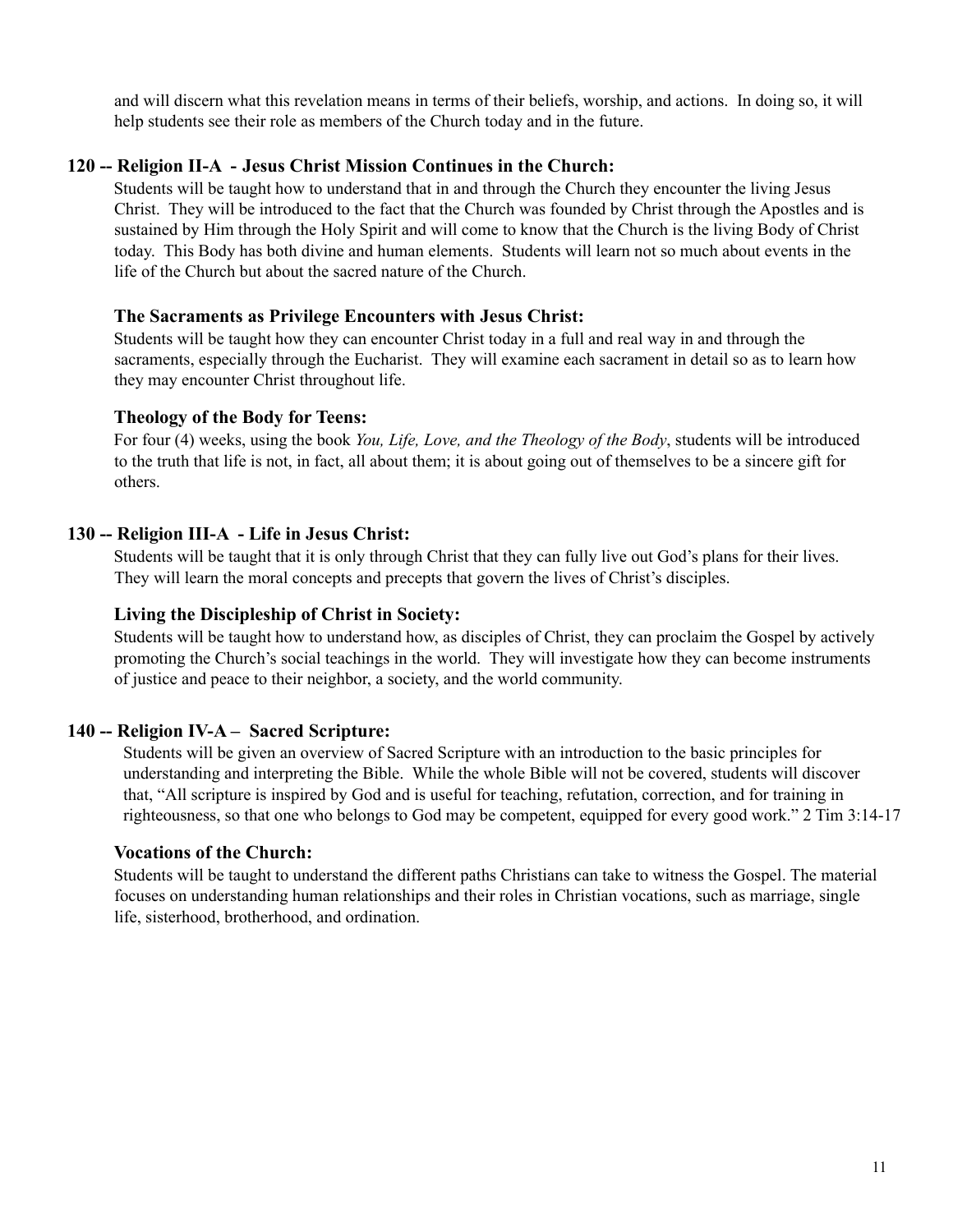# *LANGUAGE ARTS DEPARTMENT*

General guidelines:

- 1. All students are required to follow the prescribed summer reading program.
- 2. To enroll in an honors English course, a student must have earned a B or better in his/her previous English course and score above the 60% on the Explore/Plan test.
- 3. Each student whose English teacher requires a term paper must complete requirements for term paper to an acceptable level. Students who fail to fulfill this requirement by **June 30** of their current school year will not be allowed to return as a student at St. Charles Catholic for the following year.
- 4. It is recommended that  $8<sup>th</sup>$  grade students taking English I-H and planning to take English III-H ( $10<sup>th</sup>$  grade) and English IV-H (11<sup>th</sup> grade) should take Intermediate Composition as a senior if he/she is NOT planning on taking English V-AP or English 101-102 DE as a senior.
- 5. 8th graders taking English I will only receive high school credit if they earn and A or B in the course.  $8<sup>th</sup>$  grade students who make a who make a D or C in English I must repeat the course in the  $9<sup>th</sup>$  grade year.
- **203 -- Reading 8 –** Aiding in the development of reading skills and teaching the basics of literary analysis, topics of plot, characterization, conflict, mood, tone, setting, and a host of literary terms will be taught within the context of literature read both individually and as a class. Students will be given instruction in vocabulary enrichment and standardized test-taking skills. This course *does not count* toward high school credits.
- **201 -- English 8 –** The grammar and composition taught will prepare the students for the demands of high school English at SCC. The fundamentals of grammar, usage, and mechanics are reviewed; and the beginnings of formal instruction in composition are taught. This course *does not count* toward high school credits.
- **213 -- English I STANDARD –** Students will receive an overview of the major genres of literature: novel, poetry, short story, and drama and will write short responses and cite textual evidence for the assigned literature while focusing on major language arts skills (ACT vocabulary, grammar, spelling, composition/writing skills). Integrating multiple sources of information acquired through research will produce a coherent multi-paragraph paper that is set in MLA format. Only students who scored below the 25<sup>th</sup> percentile on the placement test will be placed in this course. \*\**Summer reading is required.*

**NOTE:** This course may be combined with English I – ACADEMIC.

**212 -- ENGLISH I – ACADEMIC –** Focusing on major language arts skills (ACT vocabulary, grammar, spelling, composition/writing skills), the class will receive an overview of the major genres of literature: novel, poetry, short story, and drama and will write short responses and cite textual evidence for the assigned literature. Integration of multiple sources of information acquired through research will produce a coherent multiparagraph paper that is set in MLA format. \*\**Summer reading is required.*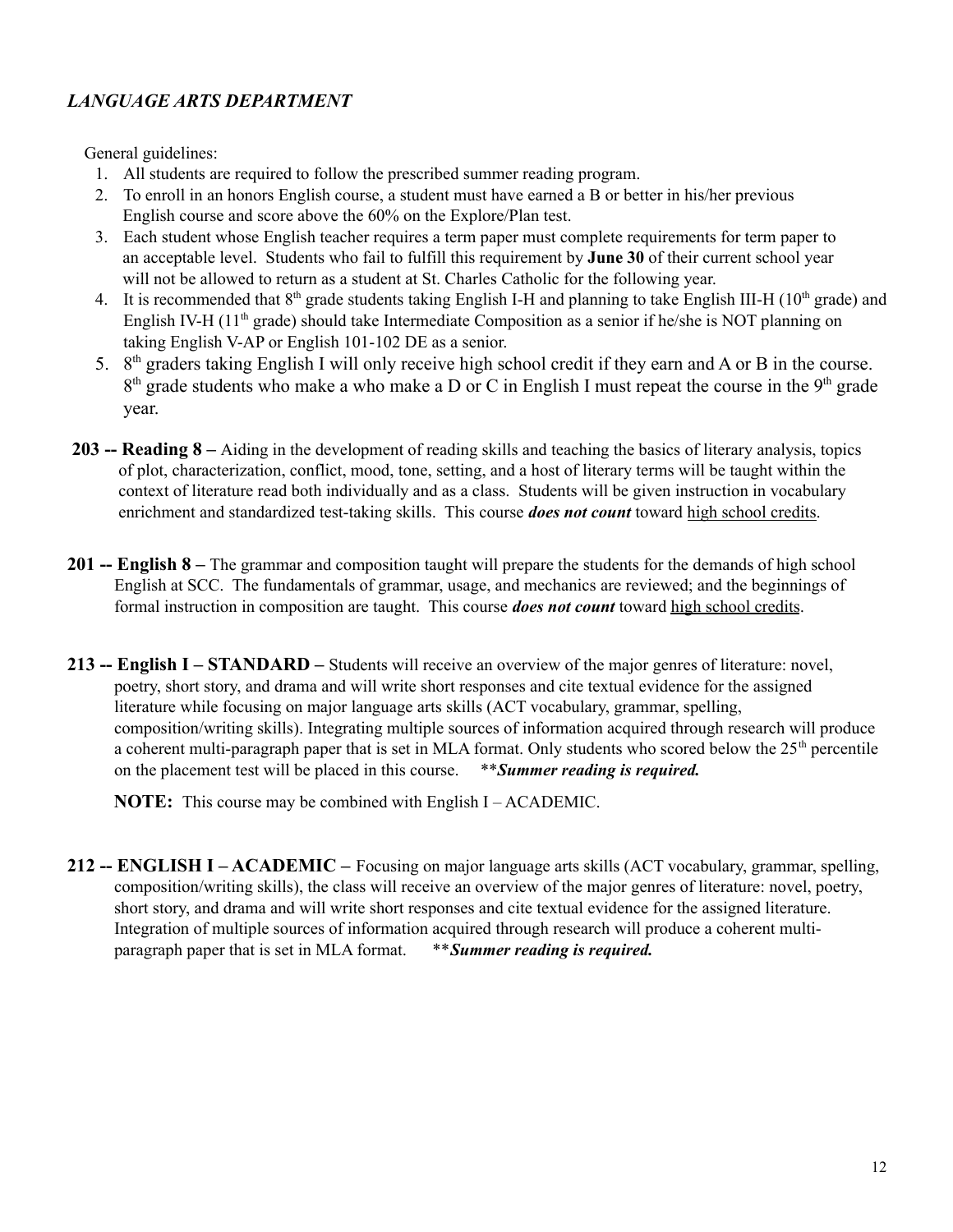- **211-- English I -- HONORS** -- Students will focus on the same critical reading and writing skills that freshmen study in the English I Academic level; however, this class is designed to challenge more-advanced students with rigorous work that advances their already strong grammar, spelling, vocabulary, and writing skills. Students must be able to work well independently, be self-motivated, and possess a strong work ethic. A quick review of proper punctuation, spelling, parts of speech, and sentence structure will culminate with sentence diagramming. Students will study ACT vocabulary, library use, higher-level grammar/mechanics/usage, composition/writing, reading comprehension, and oral communication, as well as read an overview of the major genres of literature: novel, poetry, short story, and drama. Integration of multiple sources of information acquired through research will produce a coherent multi-paragraph paper that is set in MLA format. \*\**Summer reading is required.*
- **223 -- English II – ACADEMIC and STANDARD – (Combined Course)** The course is a survey course, which is designed to further develop language skills. Critical reading skills are developed through annotation and study of literary texts in several genres including short stories, poetry, drama, traditional novels, and non-fiction. Writing will include introduction of literary analysis, research, and other short essays, all to include proper use of source evidence as well as correct citation of reliable sources. Students will study grammar, punctuation and mechanics to be incorporated into writing instruction. Students will also study vocabulary through literature and through use of supplemental ACT material.
	- \*\* Students who score below the 25<sup>th</sup> percentile on the placement test will be placed in the STANDARD course of study. Although instruction and testing will be the same, grading can be adjusted as per accommodation plan on file with counselor.

\*\**Summer reading is required.*

**223 – English II – STANDARD** – Students will cover basic grammar and writing skills and complete vocabulary enrichment exercises. They will read a variety of literary works by many authors in all genres. A short research paper will be assigned. Only students who scored below the 25<sup>th</sup> percentile on the placement test will be placed in this course. \*\**Summer reading is required.*

**NOTE:** This course may be combined with English II – ACADEMIC.

- **222 English II ACADEMIC** Stressing basic grammar and writing skills with emphasis on a fully developed paragraph with sentence variety, this class will complete vocabulary enrichment exercises while reading a variety of literary works by many authors, in all genres, including prose, poetry, fiction, non-fiction biography, autobiography, myth, legend, novel, short story, drama, and essay. A continuance of term paper skills will be covered, and a short research paper will be assigned. \*\**Summer reading is required.*
- **221 English II HONORS** The students will work on the unified, coherent, and emphatic writing of a longer paper, balanced with a general literature course. Students will read a variety of literary works by many authors in all genres and will distinguish basic types of literature—prose, poetry, fiction, non-fiction, biography, autobiography, myth, legend, novel, short story, drama, and essay. Students should be prepared to work more independently and think more analytically than the average student. They will be frequently asked to read and analyze literature at a high proficiency level, writing detailed critical responses to theme-based and technique-based prompts. \*\**Summer reading is required.*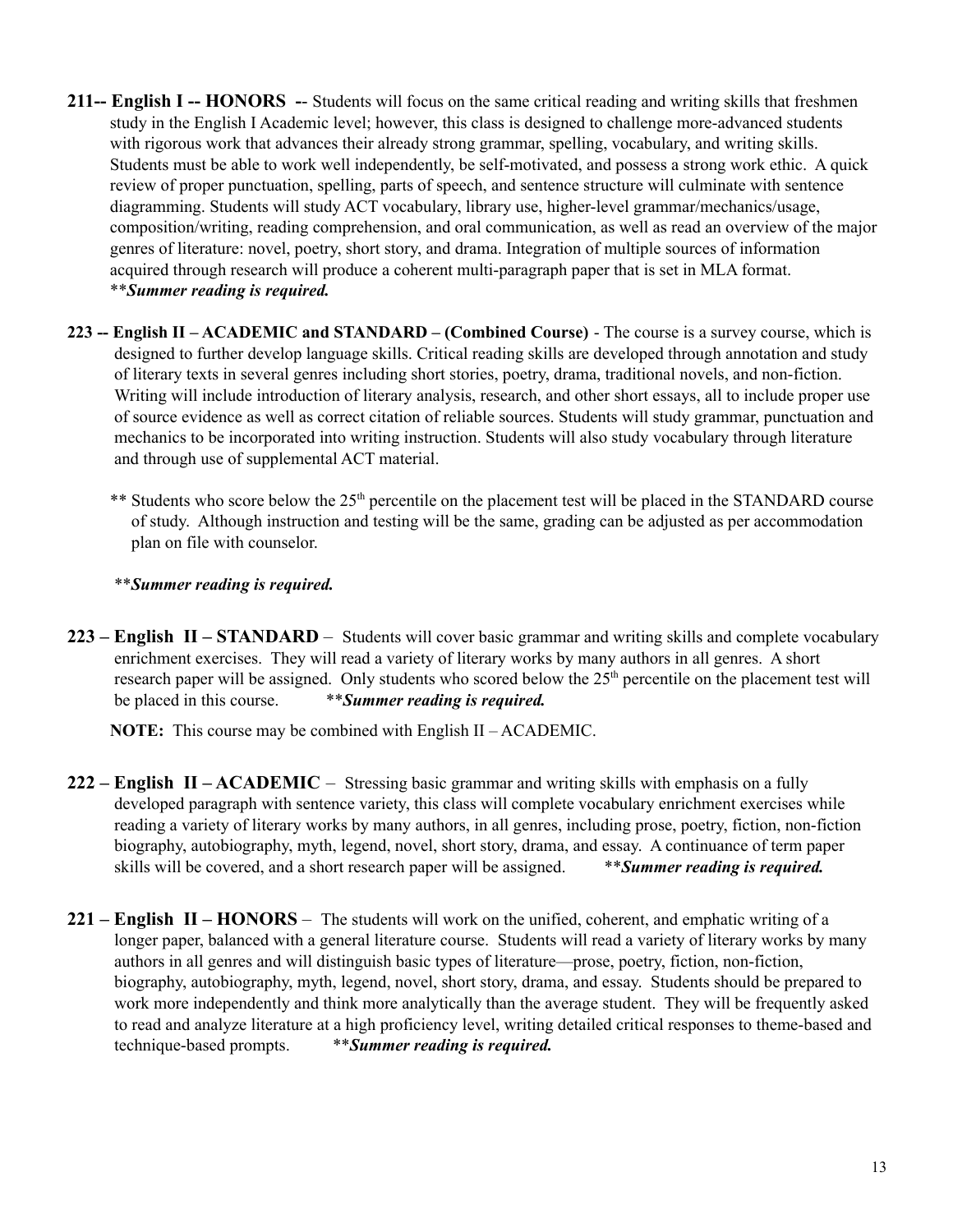**233 – English III – STANDARD** – Centered around American literature, students will read novels, essays, poetry, speeches, and plays. The study of composition, usage, grammar, and mechanics is continued. Rhetoric is introduced. Only students who scored below the  $25<sup>th</sup>$  percentile on the placement test will be placed in this course. \*\**Summer reading is required.*

**NOTE:** This course may be combined with English III – ACADEMIC. (See below.)

- **232 English III – ACADEMIC** Centered around American literature, students will read novels, essays, poetry, speeches, and plays. The study of composition, usage, grammar, and mechanics is continued. Increased emphasis is placed on the essay, and the students should demonstrate increasing skill in the use of appropriate stylistic techniques. They will complete a research paper of at least three pages. \*\**Summer reading is required.*
- **232 English III HONORS** A survey of American literature (novels, poetry, essays, and drama) at an accelerated pace will be presented to students with special skills and interests in the pursuit of college-level studies of literature and composition. Course content and assessments challenge students to respond sensitively and intelligently to complex texts and to compose clear, concise, and meaningful prose. The completion of a research paper is required. \*\**Summer reading is required.*
- **243 English IV STANDARD –** Students will be taught how to write essays and a short research paper and will be exposed on a limited basis to English literature. Only students who scored below the 25<sup>th</sup> percentile on the placement test will be admitted to this course. \*\**Summer reading is required.*

**NOTE:** This course may be combined with English IV – ACADEMIC. (See below.)

- **242 English IV –ACADEMIC –** Students will be exposed to a variety of genres by introducing them to a survey of English literature, by refining their writing skills through writing many essays, by strengthening their mastery of English grammar, and by requiring investigative work in the preparation and completion of a research paper of at least four pages. \*\**Summer reading is required.*
- **241** –**English IV HONORS** [PRE-REQUISITE: Must have taken at least 2 English Honors classes or be recommended by a teacher.] Presenting an accelerated survey of British literature (novels, poetry, essays, and drama), targeted students are those with demonstrated skill and an interest in the pursuit of college-level studies of literature and composition. Content covers works from the Anglo-Saxon era to the Victorian Age, ranging from epic poetry to comedy of manners. Essays on literary analysis and a research paper must be completed. \*\**Summer reading is required.*
- **239 English Literature and Composition AP --** (English V) [See Note #2 on p. 9] Students in this college-level elective course should be interested in studying literature of various periods and genres and using this wide reading knowledge in discussions of literary topics. They will reflect on their reading through extensive discussion and writing, assume considerable responsibility for the amount of independent reading and writing assigned, and develop critical standards in their reading and writing. Students MUST REGISTER to take the AP Literature and Composition exam in the spring in an effort to earn college credit. \*\**Summer reading and work are required.*
- **240 English 101/102 Dual Enrollment** -- [See Note #3 on p. 9] Following the SLU syllabus, students will write different styles of essays. English 101 will be done in the fall semester, and English 102 will be completed during the spring semester. After successfully completing both semesters, students who paid for their college tuition should finish with **6** credit hours which are acceptable at all Louisiana state universities. [Students who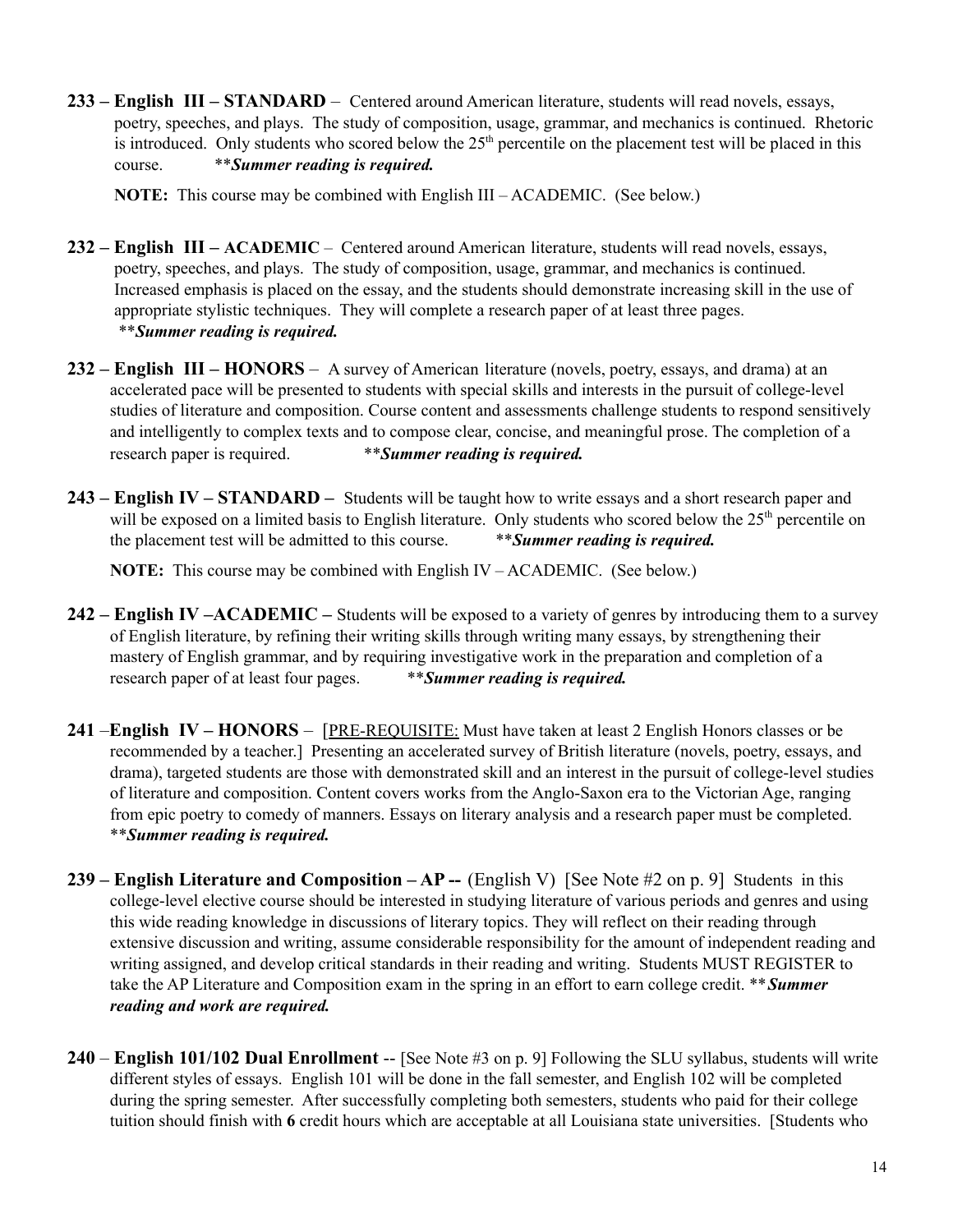have at least a 28 in English on the ACT will not be admitted into English 101. They will only be able to receive 3 hours of credit for English 102.]

**248** – **English Language and Composition – AP –** [See Note #2 on p. 4] Aligned to an introductory collegelevel rhetoric and writing curriculum, which requires students to develop evidence-based analytic and argumentative essays that proceed through several stages or drafts, students will evaluate, synthesize, and cite research to support their arguments. Throughout the year, students develop a personal style by making appropriate grammatical choices. Additionally, students will read and analyze the rhetorical elements and their effects in non-fiction texts, including graphic images as forms of text, from many disciplines and historical periods. All student enrolled in this class MUST register to take the national AP exam in May in order to earn college credit.

**NOTE:** This class is designed to work in conjunction with U.S. History AP. All students enrolled in American History AP are strongly recommended to take this course simultaneously as one of their junior electives.

### **249- CREATIVE WRITING - ACADEMIC**

Students in grades 10-12 are eligible to take this elective which will cover the multiple genres of literary and business writing, offering students training and practice in writing creative nonfiction (blog-style), poetry, fiction, playwriting, copywriting, and more. Students will share their work and offer peer mentoring to younger students in writing techniques. Independent reading & writing are required of all students.

- **250 Intermediate Composition HONORS --** Students (sophomores, juniors, and seniors) are prepared for writing essays in college. While some grammar is studied, most of the work involves concentrated essay writing of different types. Students enrolling in this course should have taken 2 consecutive years of honors English. This course is limited to 15 students per class period.
- **251 Intermediate Composition ACADEMIC --** Seniors will review grammar (spelling, punctuation, and vocabulary); patterns of sentence structure and development; and different types of essays at an accelerated pace. The student will learn and master the techniques of good writing. **Standard students cannot schedule this course.**
- **256 Publications I (Yearbook) ACADEMIC** -- An elective which is open to sophomores, juniors, and seniors teaches the principles of photography, layout design, copy writing, and evaluation of yearbook designs. Students will be designing the school's yearbook and will be graded on their work on an individual basis. Students work independently, so they must be able to prioritize their time. They are required to sell \$350 in ads by the end of the  $3^{rd}$  9 weeks. Ad sales are worth  $\frac{1}{4}$  of the student's grade in the  $3^{rd}$  and  $4^{th}$  9 weeks.
- 261 Publications II (Yearbook) ACADEMIC -- An elective for students who have successfully completed Publications I. They will design the school's yearbook and will be graded on their work on an individual basis. Students work independently, so they must be able to prioritize their time. They are required to sell \$350 in ads by the end of the  $3<sup>rd</sup>$  9 weeks. Ad sales are worth  $\frac{1}{4}$  of the student's grade in the  $3<sup>rd</sup>$  and  $4<sup>th</sup>$ 9 weeks.

# **235 – Intro to Communication & Speech — HONORS --**

This is an elective intended for  $10^{th} - 12^{th}$  grade students. During the first semester, the communication process will be examined and will focus on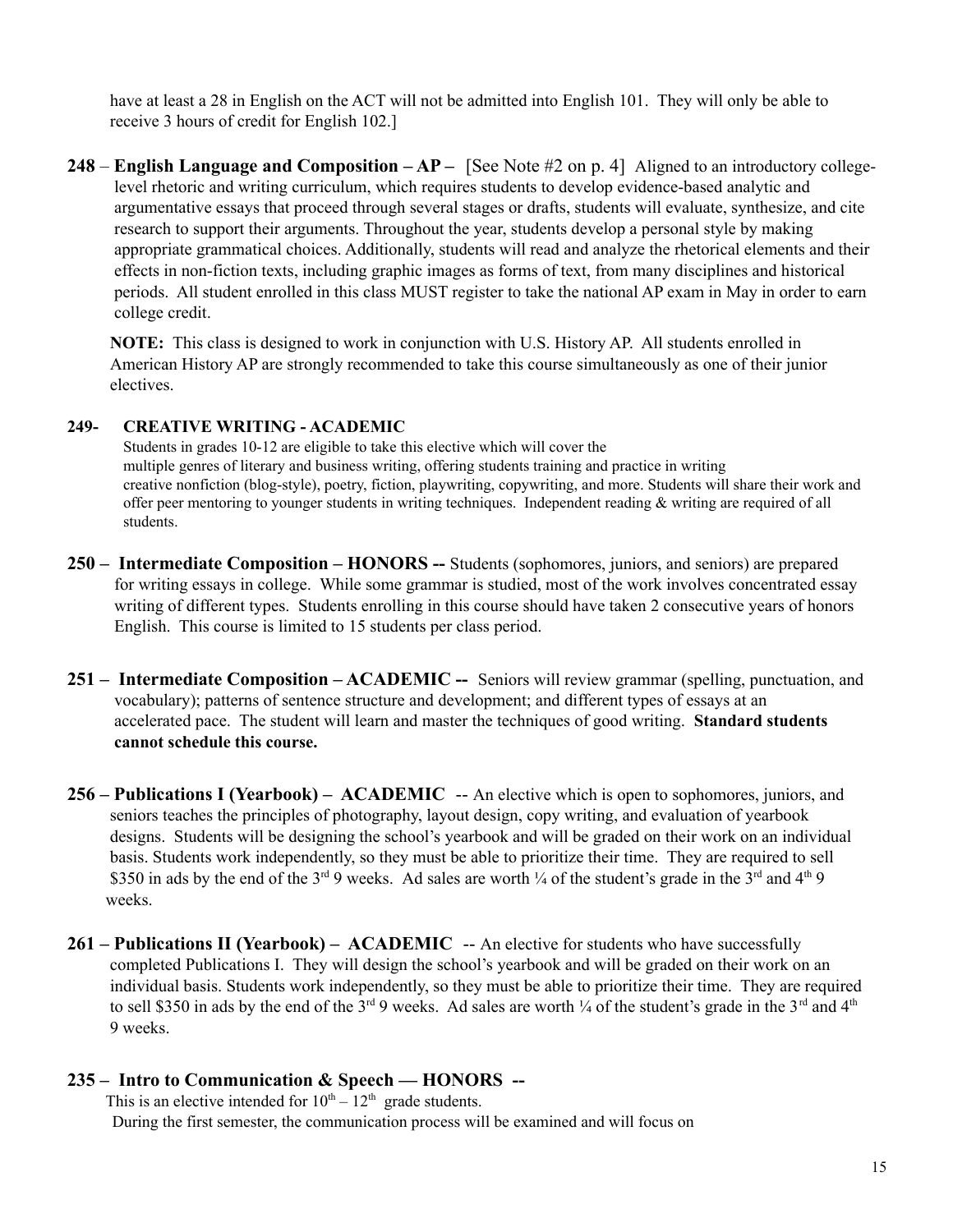students becoming better communicators, in both verbal and non-verbal expression. The second semester will focus more on creating and delivering a variety of speeches in front of their class. The ultimate goal of this class would be for students to become effective communicators and public speakers.

# **MATH DEPARTMENT**

# **NOTE:**

- 1. Honors & academic students are required to take Algebra I & II, Geometry, and Advanced Math.
- 2. Students who received Algebra I credit their 8<sup>th</sup> grade year are required to take Calculus or Advanced Math II in their senior year unless they repeat Algebra I in their  $9<sup>th</sup>$  grade year.
- 3. Honors students taking Geometry-H in their sophomore year should also take Algebra II in order to take a  $5<sup>th</sup>$  math in their senior year (Calculus or Advanced Math II).
- 4. 8th graders taking Algebra I will only receive high school credit if they earn and A, B, or C in the course. 8<sup>th</sup> grade students who make a who make a D or F in Algebra I must repeat the course in the  $9<sup>th</sup>$  grade year.
- 5. Algebra III-S is only for students who took Standard Geometry.
- **301 -- Pre-Algebra- ACADEMIC --** Students will learn the basic functions of real numbers (whole numbers, integers, fractions, decimals). Other topics covered include solving basic **one** and 2 step equations and inequalities, working with fractions, scientific notation, ratios, proportions, and percentages.
- **309 -- Algebra I Standard** -- Students will learn the basic functions of real numbers (whole numbers, integers, fractions, decimals). Other topics covered include equations, inequalities, and graphing linear and non-linear equations, and system of equations. The basic functions of polynomials and factoring will be discussed.

**Note:** This course may be combined with Algebra I-A class. (See below)

- **312 -- Algebra I ACADEMIC** -- Students will learn the basic functions of real numbers (whole numbers, integers, fractions, decimals). Other topics covered include equations, inequalities, and graphing linear and non-linear equations, and system of equations. The basic functions of polynomials and factoring will be discussed.
- **311 -- Algebra I HONORS** -- In addition to topics covered in the academic course, students will be introduced to sets, complex fractions, and quadratics, and functions of radicals.
- **332 -- Algebra II ACADEMIC --** Designed to reinforce all Algebra I concepts and develop in-depth skills in those areas, the class will study matrices, linear systems, imaginary numbers, polynomial functions, radical and rational functions, exponential and logarithmic functions, sequences and series, probability and statistics, and an introduction to trigonometry.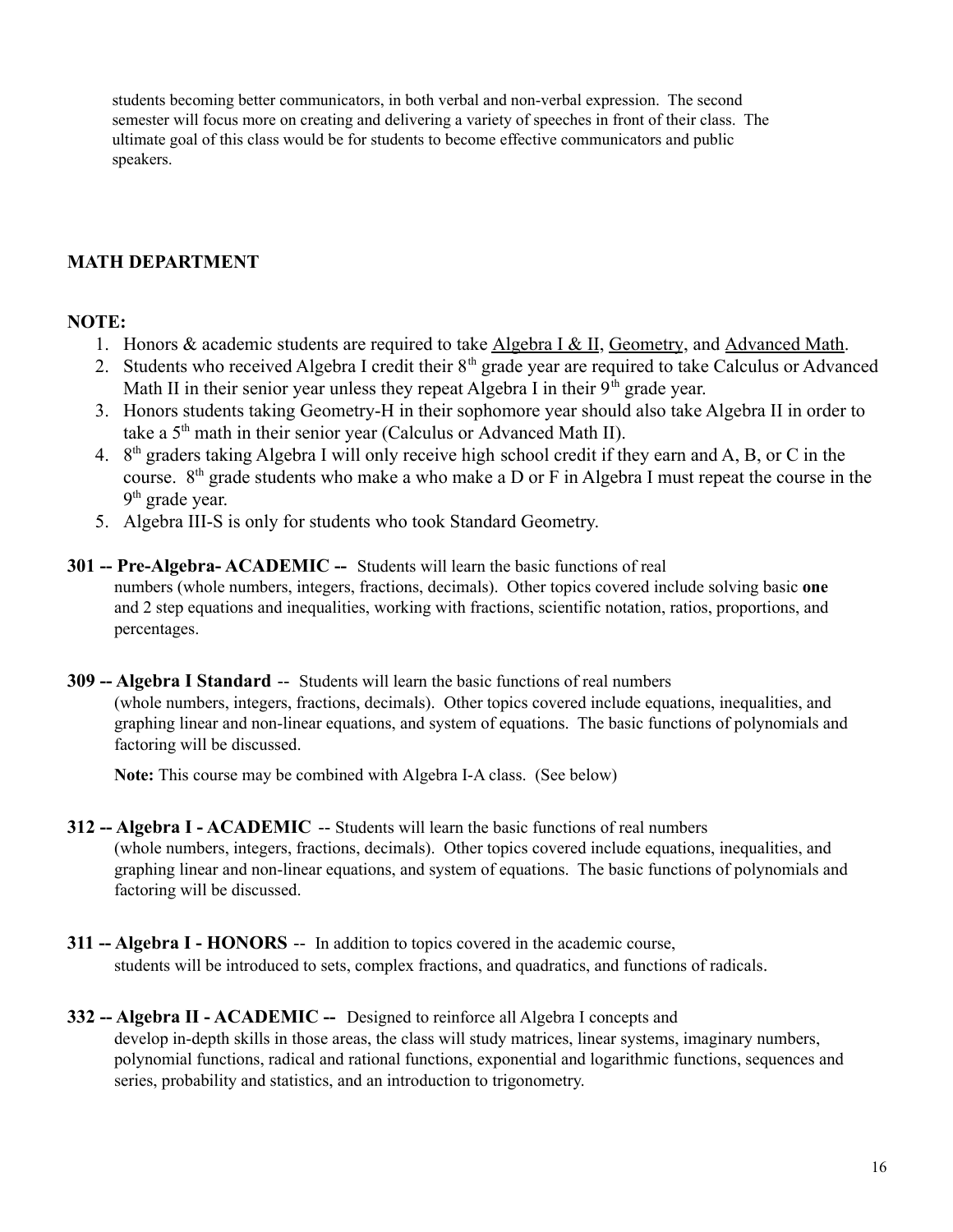- **331 -- Algebra II HONORS --** Students will study the same concepts as in academic, plus additional topics of trigonometric identities and equations.
- **323 -- Geometry STANDARD** -- A basic geometry course which stresses the practical applications of geometric terms, constructions, areas, ratios, and proportions is presented to the students.

**Note:** This class may be combined with Geometry-Academic. (See below)

- **322 -- Geometry ACADEMIC** -- Students learn the use of logical reasoning through informal/deductive proofs and practical applications. Geometric terms, basic constructions, areas and volumes, ratios and proportions involving geometric shapes are some topics covered.
- **321 -- Geometry HONORS** -- Students will study the same material as the academic course, but the teacher will move faster and will consider proofs and other topics in more depth. Special projects pertaining to applications of geometric ideas will be required.

**Note:** Students who are sophomores taking Geometry – H and who would like to take Calculus-DE/Advanced Math II-DE in their senior year should also request Algebra II.

- **326 Robotics ACADEMIC -- 10th grade** students or above will develop skills in mechanical design as they work in teams to build simple and complex robotic devices in this year-long course.
- **341 -- Advanced Math DUAL ENROLLMENT** -- [See Pre-requisite Note#3 on p. 9] An incremental development of geometry, trigonometry, and algebra continues the development of skills begun in Algebra I & II Honors. Topics covered include logarithms, exponentials, trigonometry, conic sections, roots of higher order polynomial equations and functions, sequences and series, and curve stretching.

**Pre-requisite:** Students must have earned a **C** or better in Algebra II - H.

- **342 -- Advanced Math -- ACADEMIC --** Students will review and continue development of Algebra II skills. New topics include exponentials, logarithms, real numbers, conic sections, and basic trigonometry.
- **346 -- Advanced Math II DUAL ENROLLMENT STATISTICS:** The statistics curriculum is designed for students interested in the fields of social science, health sciences, business, engineering, and mathematics. Students will work with and be introduced to the major concepts of probability, data collection, data interpretation, statistical problem solving, and making statistical inferences. They will analyze existing data, as well as data collected through class observations and surveys. Students are provided with an opportunity to use different methods of presentation data including written descriptions, numerical statistics, formulas and graphs.

**Note:** Students taking this course have the option to take a Dual Enrollment college credit, provided they have completed a college Algebra course or have a Math ACT subscore of 28 or higher.

**350 -- Calculus - HONORS** - **DUAL ENROLLMENT –** In this introduction to Calculus with elementary functions, students receive a review of functions and learn about limits and continuity, differential calculus, and integral calculus. Enrolled students are *required* to purchase the graphing calculator specified by the instructor. The curriculum will include calculus for business and engineering.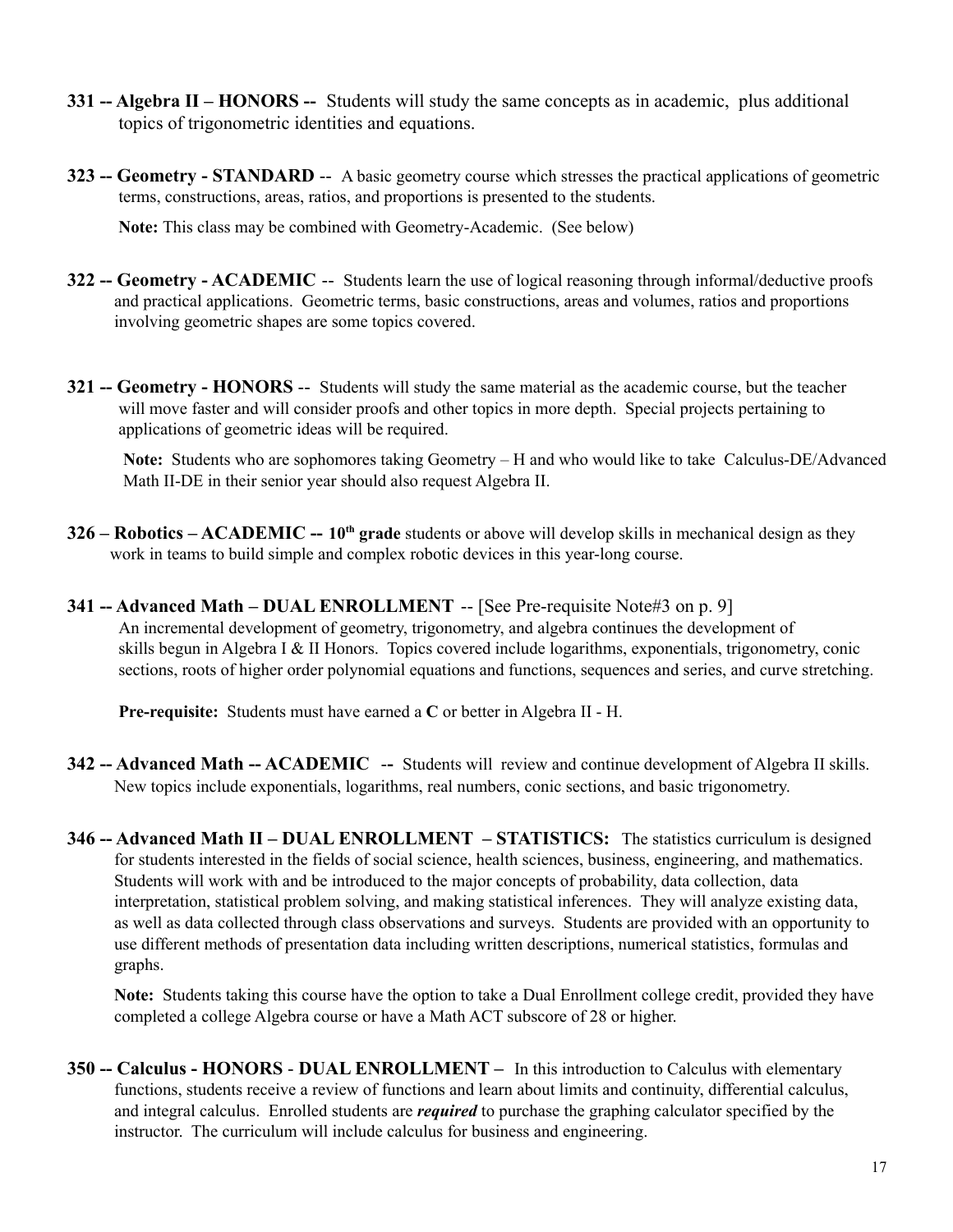**Pre-requisite:** Students must have earned a **B** or better in Advanced Math – H.

**366 -- Algebra III - STANDARD** – Students will improve their understanding of basic mathematical concepts and develop skills needed to be successful in a community or at a technical college. Curriculum will include characteristics of functions, writing, and solving linear functions, equations and inequalities, representing and solving quadratic functions and equations, and making generalizations about data and distributions.

**Note:** Only students who took Geometry – Standard may register for this course.

**359 -- Multimedia Productions – ACADEMIC –** Juniors or seniors who have a "C" or better GPA will study text, graphics, sound animation, and video delivered by computers and other means. The focus is on the systematic design and development of effective, efficient, and appealing visual productions. Students will plan and design production sequences and then use computers-based authoring/multimedia software to deliver the production.

**Note:** Student enrollment is limited, and faculty approval is required.

**365 – Code Design – ACADEMIC –** Students will study computer programming in an easy and interactive way. The curriculum includes an introduction to JavaScript and an introduction to HTML/CSS. Students will learn how to use the JavaScript language and the ProcessingJS library to create fun drawings and animations. They will also learn how to use HTML and CSS to make webpages.

# *SCIENCE DEPARTMENT*

- **464 -- Earth and Space Science ACADEMIC**  $8<sup>th</sup>$  grade students who are taking academic courses in math and science, this is a science class for pre-freshmen that covers geology, meteorology, oceanography, and astronomy. Students will complete laboratory experiments.
- **465 -- Earth and Space Science HONORS** 8<sup>th</sup> grade students who are taking honors courses in math and science, this is an accelerated class for pre-freshmen that covers geology, meteorology, oceanography, and astronomy. Students will complete laboratory experiments. It is highly recommended that anyone taking this class must be enrolled in Algebra I - Honors.
- **412 -- Physical Science ACADEMIC** Students cover an introduction to the principles of chemistry and physics; that is, a study of matter itself looking at how it changes and how it interacts. Topics of chemistry include properties of matter, reactions, solutions, nuclear, and organic chemistry. Topics of physics include motion, force, energy, and light. Basic problem-solving techniques are introduced.
- **413 -- Physical Science STANDARD –** Students focus on a rudimentary look into the four main sciences that will be encountered in subsequent courses: life science(biology), chemistry, earth science, and physics. They will learn introductions into scientific methods and laboratory skills.

**Note:** This class may be combined with Physical Science – Academic class. (See above)

**411 -- Physical Science – HONORS** – Students in 9<sup>th</sup> grade honors receive a comprehensive introduction to the principles of chemistry and physics—matter, its changes and its interacts. Topics include laboratory safety, measurement, properties of matter, atomic theory, the periodic table, chemical bonding, chemical and nuclear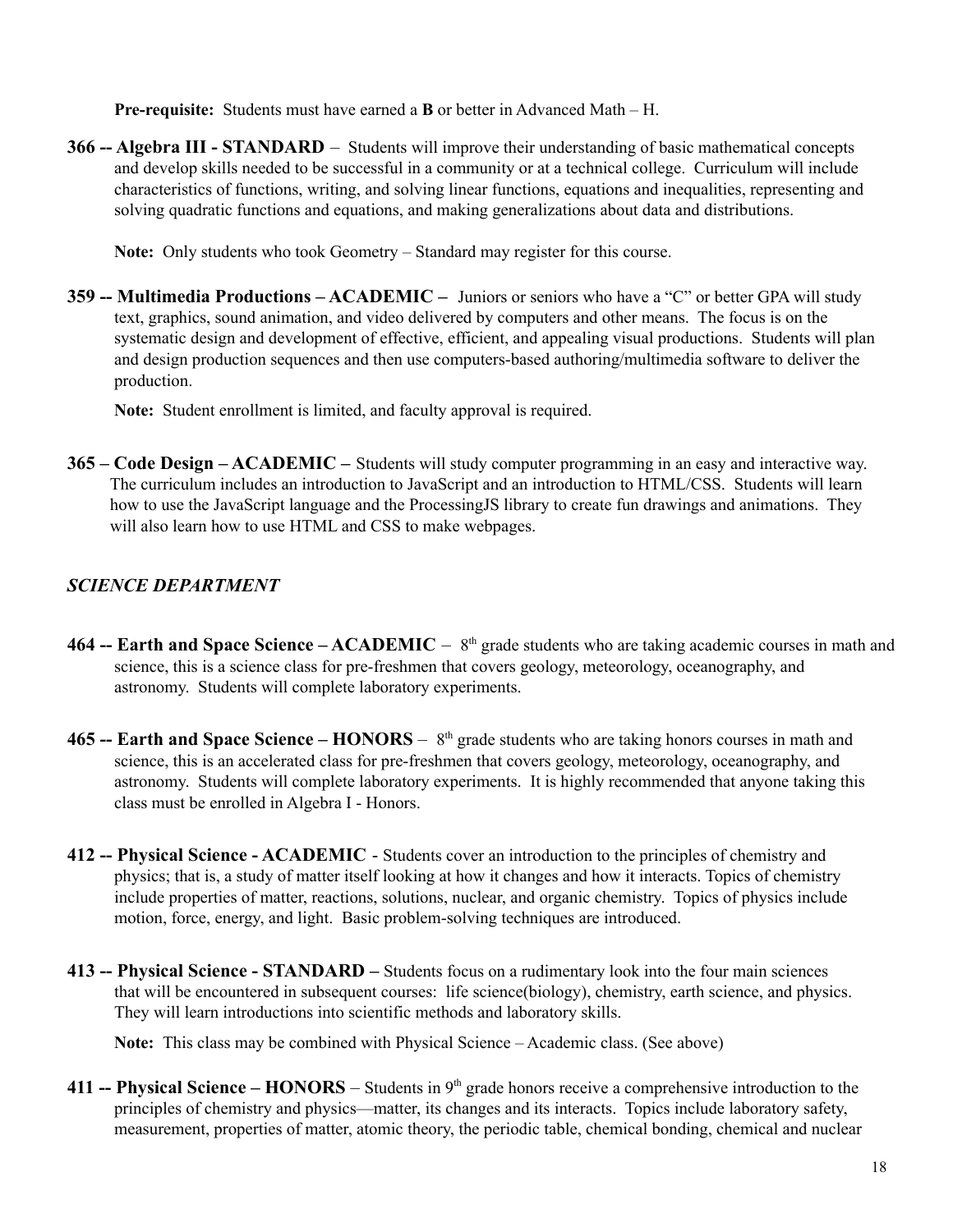reactions, motion, forces, and entergy. It will move at a rapid pace, and there is a very heavy emphasis on mathematical problem solving; therefore, **students must have taken or be enrolled in Algebra I Honors**. Students may be required to write lab reports and deliver presentations to the class.

- **422 -- Biology I ACADEMIC** Students will study the broad concepts applicable to all living systems, including cell biology, evolution, genetics, taxonomy, plants, animals, human anatomy, and physiology. Laboratory experiences coincide with material covered in lecture.
- **421 -- Biology I HONORS** Students receive, at an accelerated pace, a comprehensive study of all living systems. Topics covered are the same as those in the academic course. Laboratory experiences are designed to afford students an opportunity for direct involvement of the lecture material. Students may be expected to do mini-reports and read abstract selections from periodicals.
- **423 -- Biology I STANDARD** Students study the broad concepts applicable to all living systems, including cell biology, evolution, genetics, taxonomy, plants, animals, human anatomy, and physiology. Laboratory experiences coincide with material covered in lecture. This class may be combined with Biology I – Academic. (See previous page)
- **452 -- Chemistry ACADEMIC** -- Students will learn names, symbols, and properties of basic elements, Common compounds, and mixtures. A knowledge of how compounds are formed, their formulas, and uses is acquired. Balancing equations is covered in detail. Other topics include the gas laws, acids, bases and salts, and stoichiometry. Use of basic equipment is covered.

**Note:** Students must have had or be enrolled in Algebra II. They must have passed Physical Science.

**451 -- Chemistry - HONORS** – Students study the same topics as those in the academic course but with greater depth and faster pace. Additional topics include quantum mechanics, organic chemistry, and analytical chemistry. Students are required to participate in group projects and presentations.

**Note:** Students must have had or be enrolled in Algebra II-Honors and have earned a **B** or better in Algebra I and Biology I. All other students must have teacher recommendation.

**472 -- Biology 101 – DUAL ENROLLMENT** – [See Note #3 on p. 9] Students will study the characteristics that make up living things, including biochemistry, cell structure and function, cell division, energy in the cell, and genetics.

**Note:** Students must have earned a **B** or better in Biology I - Honors and/or have teacher recommendation.

**474 -- Human Anatomy and Physiology- ACADEMIC-** Seniors will cover an in-depth study of the human body. Topics include (but are not limited to) medical terminology, skin, bones, muscles, digestion, breathing, blood flow, excretion, immunity, the brain, hormones, and male and female reproductive systems. This class is lab-intensive, and students will be required to participate in dissections.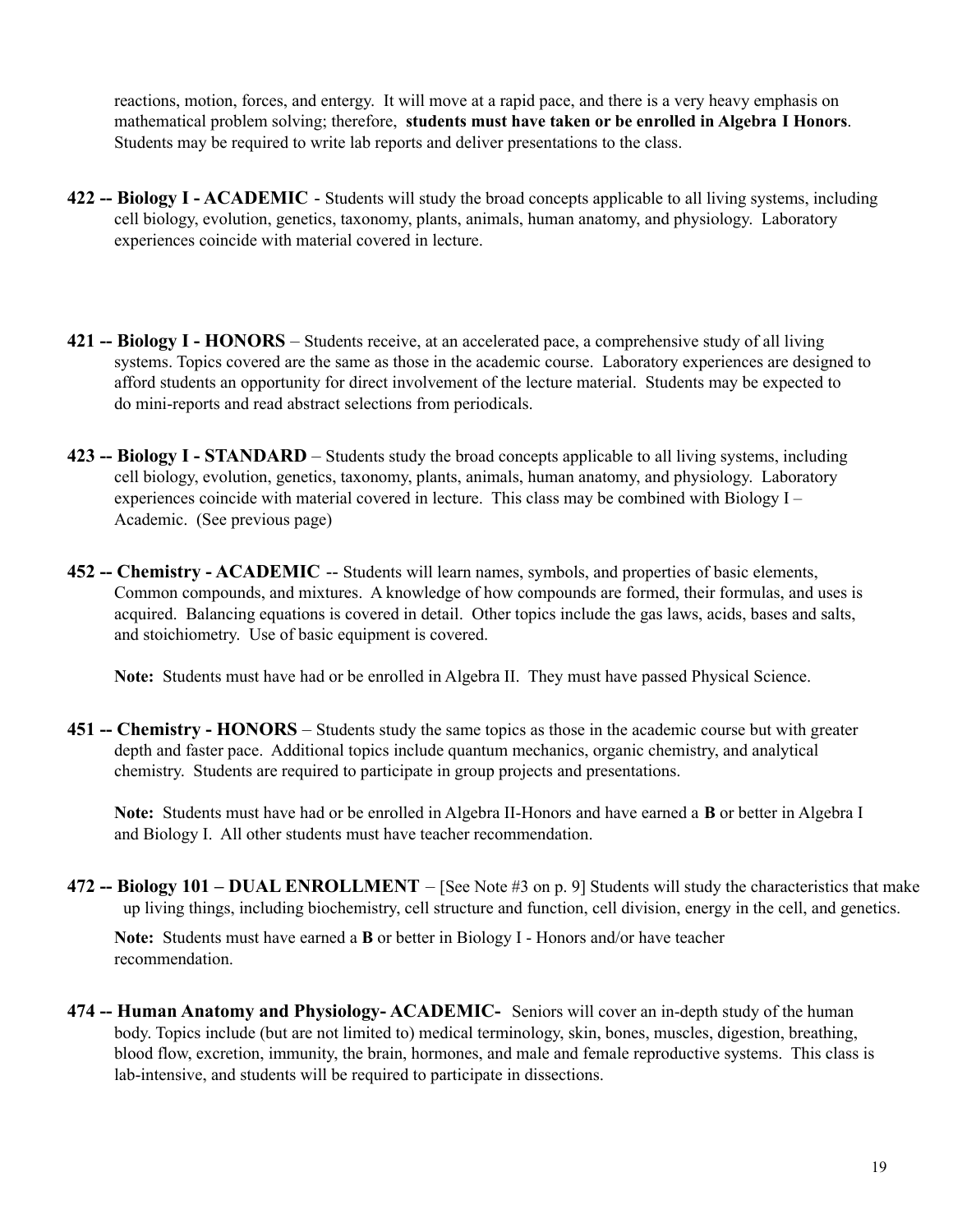**482 -- Physics – ACADEMIC –** Students will study the relationship between matter and energy and basic laws of physics, including kinematics, dynamics, wave mechanics, electricity, relativity, and quantum physics. Material will be presented through lecture, laboratory work, demonstrations, and written assignments. Lab reports and abstracts will be required.

**Pre-requisites:** Students must have finished Algebra II-A with an **A** or a **B**, must be presently enrolled or finished Advanced Math with an **A** or a **B**, finished Chemistry with an **A** or a **B**, and have a PLAN/ACT percentile of 51% or better. Students who do not fulfill these pre-requisites may request the course as an elective but must also take either Human Anatomy & Physiology or Environmental Science.

**481 -- Physics – HONORS** – Students will study the relationship between matter and energy and the basic laws of physics, including kinematics, dynamics, wave mechanics, electricity, relativity, and quantum physics. Material will be presented through lecture, laboratory work, demonstration, and written assignments. Lab reports and abstracts will be required.

**Pre-requisites:** Students must have finished Algebra II-H with an **A** or a **B**, must be presently enrolled or finished Advanced Math with an **A** or a **B**, finished Chemistry-H with an **A** or a **B**, and have a ACT/ PLAN percentile of 75% or better. Students on an honors track who do not fulfill these pre-requisites must take Physics-Academic.

**463 -- Environmental Science – STANDARD –** Students will gain an understanding of the way the world works through the study of ecosystems, their interactions and changes, and their response to human development. They will learn about the relationship we have with the environment. This class may be combined with Environmental Science - Academic class. (See below)

**Note:** This course is required for the senior year science credit for students who were enrolled in Geometry – Standard or Biology - Standard.

**462 -- Environmental Science – ACADEMIC –** Students will be provided with an understanding of the way the world works through the study of ecosystems, their interactions and changes, and their response to human development. Students are also taught about the relationship we have with the environment.

**Note:** This course is required for the senior year science credit for students who made a **C** or lower in Chemistry of Algebra II or for students that have an ACT/ PLAN score under the 51 percentile in Math or Science.

### **490-- Medical Terminology-HONORS**

This course introduces students to the structure of medical terms, plus medical abbreviation and acronyms. The course allows students to achieve comprehension of medical vocabulary appropriate to health care settings, medical procedures, pharmacology, human anatomy, and physiology, and pathology. The knowledge and skills gained in this course provide students entering the health care field with a deeper understanding of the application of the language of health and medicine.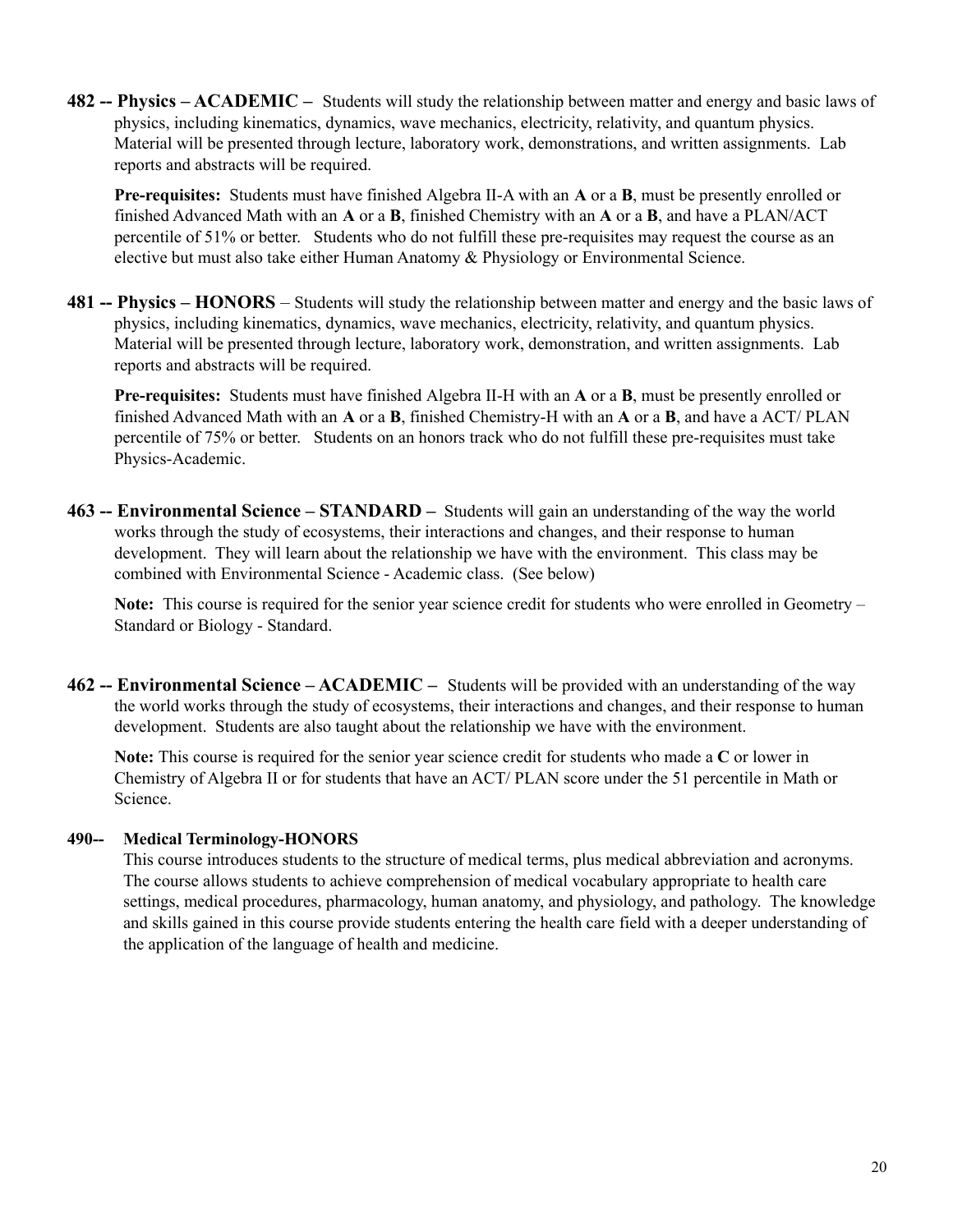# *SOCIAL STUDIES DEPARTMENT*

- **512 -- Civics ACADEMIC** Seniors will cover an in-depth study of federal, state, and local government (legislative, executive, and judicial branches of each.) They will study election procedures, practical economics, citizenship, and consumer problems. When appropriate, current events will be related to these topics. They will also be introduced to the differences between Americanism and Communism. Outside reports and projects may be required.
- **511 -- Civics HONORS** -- Seniors will cover an in-depth study of federal, state, and local government (legislative, executive, and judicial branches of each.) They will study election procedures, practical economics, citizenship, and consumer problems. When appropriate, current events will be related to these topics. They will also be introduced to the differences between Americanism and Communism. Outside reports and projects may be required.
- **540 -- Civics AP–** [See Note #2 on p. 9] Seniors are given a college-level experience, along with preparation for the Advanced Placement Examination. They will study general concepts used to interpret U.S. politics and the analysis of specific examples. Students will be required to be familiar with the various institutions, groups, beliefs, and ideas that constitute U.S. politics. Independent reading, reports, and projects will be required. Students are required to register and pay for the AP exam.
- **532 -- American History ACADEMIC** Juniors receive an in-depth survey of the political, economic, social, and cultural development of the United States from colonial times to the present. Emphasis is placed on the development since the Civil War and the growth of the U.S. as a world power. Outside reports and projects may be required.
- **531 -- American History HONORS** Juniors study at an accelerated pace the same topics listed in the standard American History. Independent work, reports, and projects will be required. In reference to historical events,  $\langle \cdot \rangle$ patterns, and personalities, students will be expected to compare and contrast, draw conclusions, and make correlations. Students enrolled in this course SHOULD also be enrolled in or have already taken English III-H.
- **538 -- American History AP** [See Note #2 on p. 9] Juniors are exposed to studies equivalent to college introductory American History courses. Students will be provided with the tools needed for the analytic skills and factual knowledge to deal critically with the problems and materials in United States history. Independent reading, reports, and projects will be required. In reference to historical events, patterns, and personalities, students will be expected to compare and contrast, draw conclusions, and make correlations. They are required to register and pay for the AP exam.

**NOTE:** Students enrolled in American History – AP are strongly recommended to enroll in English Language and Composition – AP so that they may be better prepared for the writing section of the National AP exam.

**552 -- World History - ACADEMIC** – Freshmen are offered a survey of the history of the world from prehistoric man to the present. Consideration of geographical, economic, political, religious, and cultural factors influencing the direction taken by world groups is covered. Independent reports, research, and projects may be required.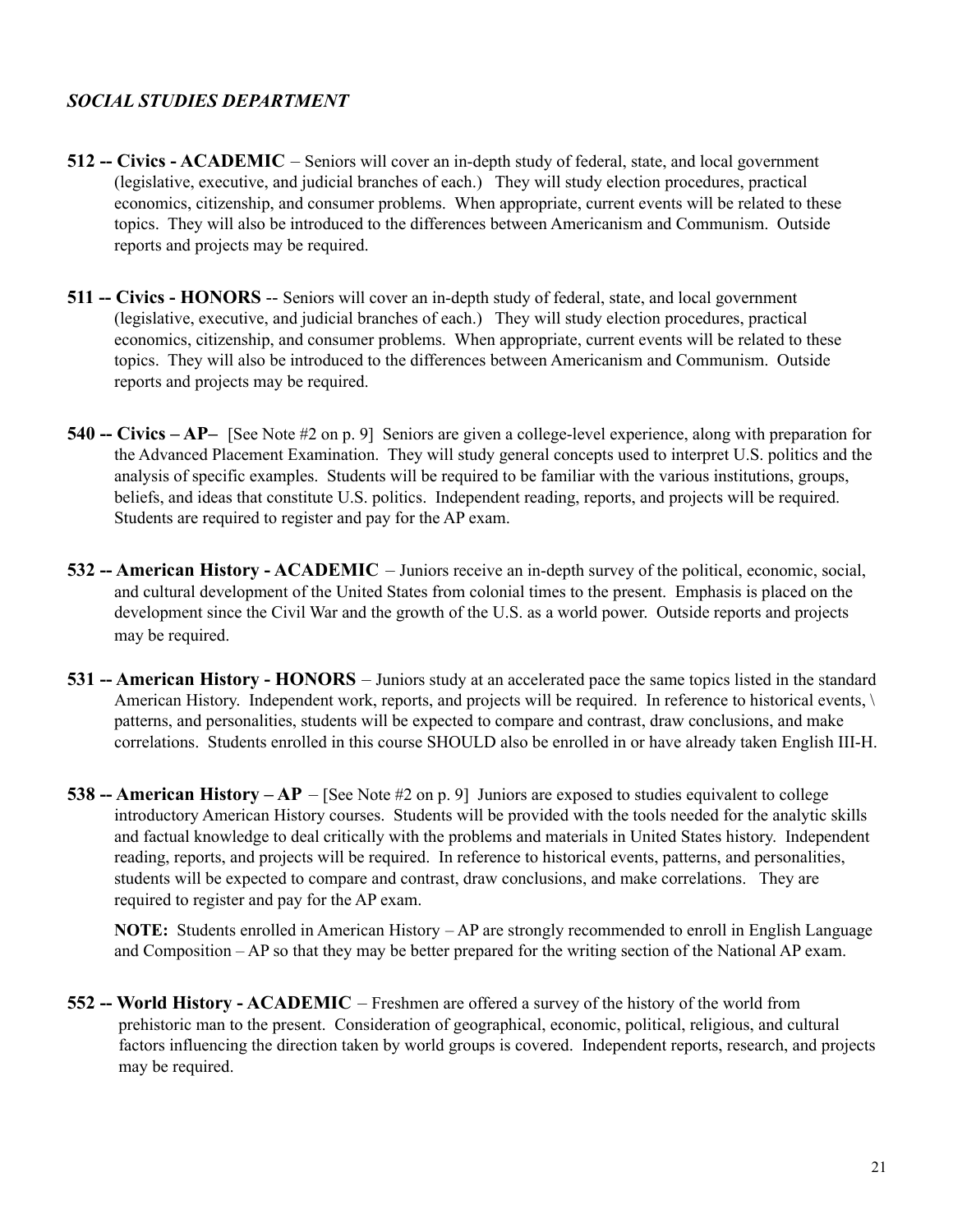- **551 -- World History HONORS** Freshmen are offered a survey of the history of the world from prehistoric man to the present. Consideration of geographical, economic, political, religious, and cultural factors influencing the direction taken by world groups is covered. Students will also cover the topics and concepts at an accelerated pace and depth appropriate for honors. Independent work, reports, and projects will be required.
- **522 -- World Geography- ACADEMIC** 8<sup>th</sup> graders and freshmen focus on the study of the earth and its features and the distribution on the earth of life: including the position of continents, mountains, oceans, and rivers; the arrangement and boundaries of countries, states, and cites; and the effect of location on climate, resources, population, products, etc. Outside reports and projects may be required.
- **521 -- World Geography HONORS** 8<sup>th</sup> graders and freshmen focus on the study of the earth and its features and the distribution on the earth of life: including the position of continents, mountains, oceans, and rivers; the arrangement and boundaries of countries, states, and cites; and the effect of location on climate, resources, population, products, etc. They will also cover the topics and concepts at an accelerated pace and depth appropriate for honors. Outside reports and projects will be required.
- **542 -- Psychology ACADEMIC** Seniors are introduced to the basic theories of psychologists, such as Freud and Skinner. It is taught on a personal adjustment level, with the students learning about themselves, others, family, and society. Topics such as intelligence, motivation, self-esteem, stress, and personality disturbances are covered. Outside reports and projects will be required.
- **546 -- Law Studies ACADEMIC –** Upperclassmen will learn that America is a very legalistic society. Regardless of what your plans are after SCC, there is a strong likelihood that you will, at one time or another, encounter the legal system. To help students in their lives after SCC, the Law Studies course is a survey course that will give them an overview of criminal law, insurance law, consumer law, business law, housing law, family law, and basic constitutional law, while giving them very practical information for each area of law. All students, regardless of future career plans, or for those who want to learn more about careers in the legal field, such as law enforcement, insurance investigators and adjustors, court jobs, paralegal, and legal careers are encouraged to take this class.

**Note:** Students cannot take both Law Studies & Law and Morality in the same school year.

**599 -- Law and Morality – HONORS –** Upperclassmen will study several topics at the intersection of Law and Morality, such as, capital punishment, homosexual marriage, abortion, and immigration, just to name a few. Students will be taught with the rigor of a college law course. The Socratic method will be used to simulate a college law classroom. Independent work, reports, and projects will be required. In reference to legal and moral topics covered, students will be expected to compare and contrast, draw conclusions, and make correlations. Students enrolled in this course should also be enrolled in or have already taken English III-Honors.

**Note:** Students cannot take both Law Studies & Law and Morality in the same school year.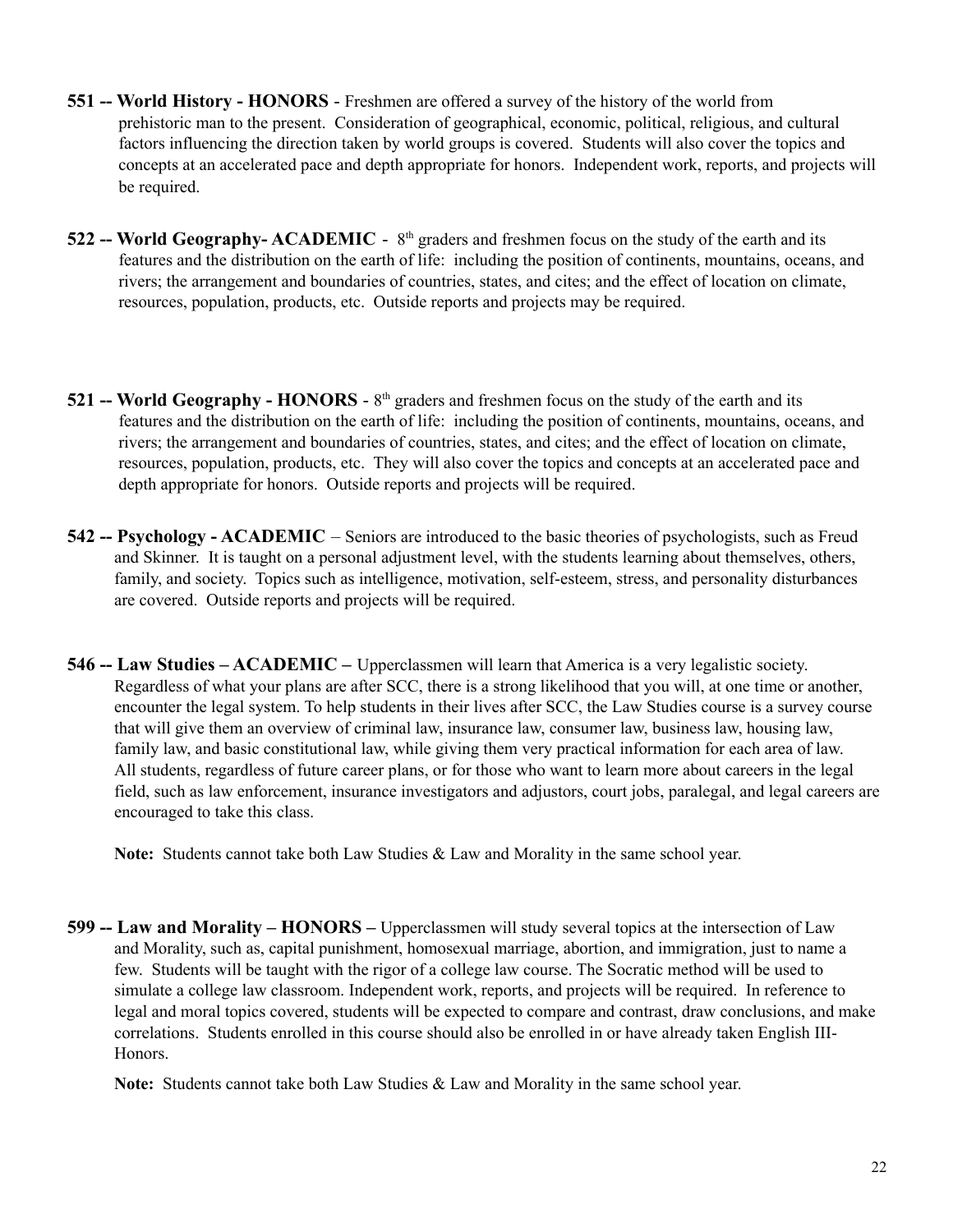# *WORLD LANGUAGE*

- **Note:** Due to scheduling and staffing, students will be evenly divided between French and Spanish tracks on a "first come, first served" basis, meaning that the time and date of completed registration and payment can be a factor in whether or not a student will be placed in his/her preferred language track. In addition, students who are first-year World Language students in the  $10<sup>th</sup>$  grade will be given priority for choosing their language track.
- **252 -- French I ACADEMIC** Students will be introduced to the tools for understanding and communicating in oral and written French. Useful phrases, idiomatic expressions, vocabulary, and basic grammar are taught and used. Different aspects of French culture in various countries are discussed.
- **253 -- French II ACADEMIC** Students' knowledge of oral and written communication in French. Vocabulary is increased, and additional grammar is covered. Different aspects of French culture in various countries are discussed.

**Pre-requisite:** Students must have taken French I OR its equivalent.

**258 -- French III – DUAL ENROLLMENT** – [See Note #3 on p. 9] Students are taught a first-year French college course. Students will further their knowledge of oral and written communication with emphasis on creating with the language. Vocabulary is polished, and grammar is applied in context. Instruction is proficiency-oriented and conducted in French. Contemporary French culture is discussed.

**Pre-requisite:** Students must have earned a **B** or better in French II.

**262 -- French – IV – DUAL ENROLLMENT –** [See Note #3 on p. 9] Students are studying a second-year French college course, which includes intensive practice in the use of language both in understanding written and spoken French and in responding in correct and idiomatic French.

**Pre-requisite:** Student must have earned a **B** or better in French III.

- **254 -- Spanish I ACADEMIC** Students will be introduced to the procedures and rationale of the listeningspeaking method. Vocabulary building and grammar are stressed. Opportunities are provided to hear and comprehend basic dialogues, patterns, pronunciation drills, and structure exercises by the teacher and native voice recordings. Spanish civilization is also included.
- **255 -- Spanish II ACADEMIC** Students continue to develop skills in speaking, reading, and writing in Spanish through an in-depth study of the structure and grammar.

**Pre-requisite**: Students must have taken Spanish I.

**259 -- SPANISH III - DUAL ENROLLMENT** - [See Note #3 on p. 9] Students are taught a first-year Spanish college course. They will continue the study of structure and grammar of Spanish including the subjunctive. History and culture of Hispanic America is studied as well as the impact of Hispanic Americans on the United States.

**Pre-requisite**: Students must have taken earned a **B** or better in Spanish II.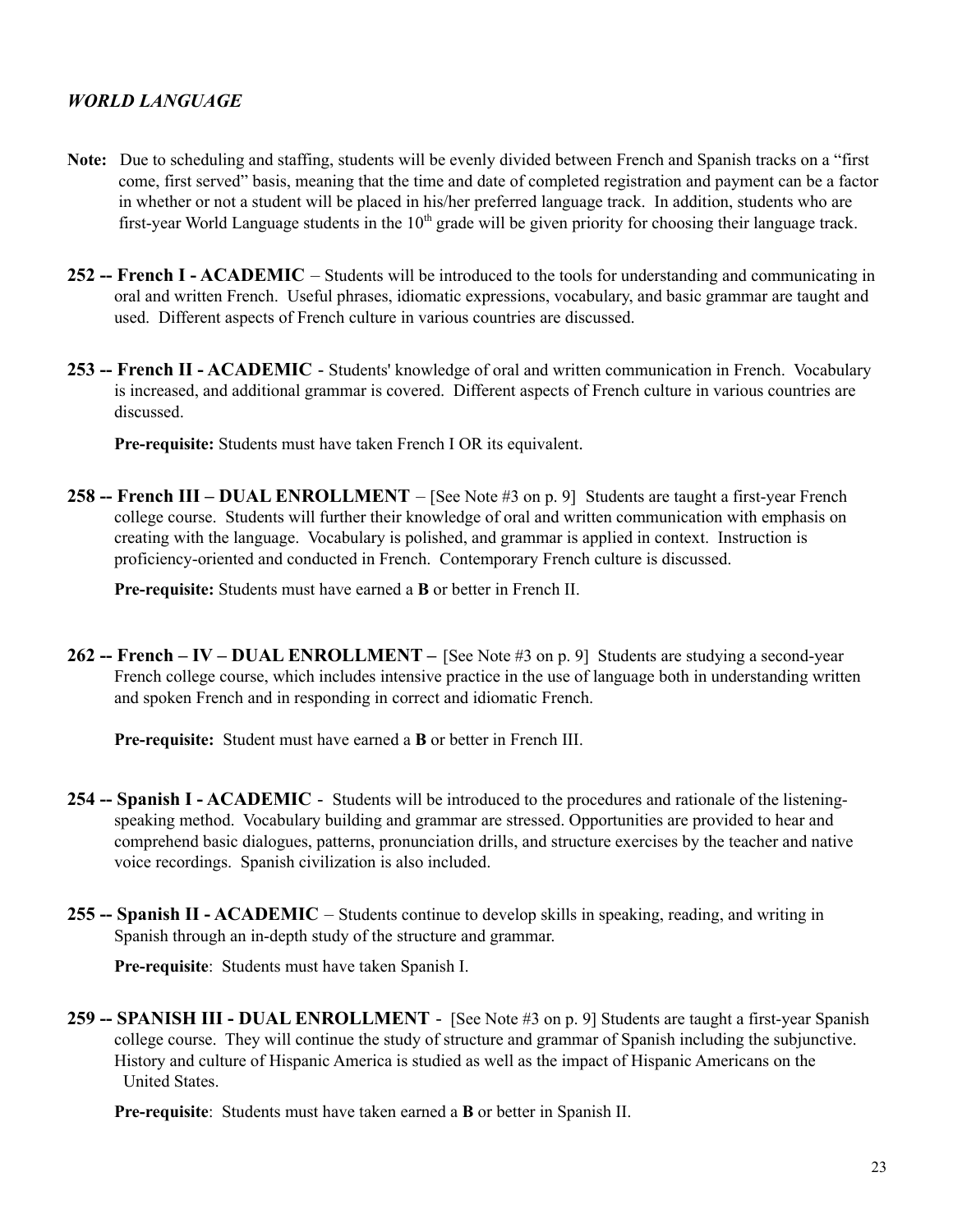**276 -- Spanish IV – DUAL ENROLLMENT –** [See Note #3 on p. 9] Students are enrolled in a second-year Spanish college course, which has intensive practice in the use of language both in understanding written and spoken Spanish.

**Pre-requisite**: Students must have taken earned a **B** or better in Spanish III.

# *FINE ARTS DEPARTMENT*

- **700 -- Fine Arts Survey ACADEMIC –** Students are enrolled in a one-semester study of visual art/art history and a one-semester study of theatre history. Students who would prefer not to take a performance studio art or dramatic arts course are encouraged to take this class.
- **720 -- Theatre I ACADEMIC –** Students memorize and perform scenes selected by the instructor in this performance-based class. Focus will be on character development, stage movement, elements of production, and history of live theatre. **Students must participate in several mandatory school performances**, as well as independently attend several outside performances in and around the community to learn how to critique a production. **SPACE IS LIMITED TO 25 STUDENTS.**
- **721 -- Theatre II ACADEMIC –** Sophomores, juniors, and seniors work on mainly production and performance. **Students must participate in several mandatory school performances**, as well as independently attend several outside performances in and around the community to learn how to critique a production. **Space is limited to 6.**

**Pre-requisite:** Students must have made an **A** or **B** in Theatre I and have permission from the instructor.

**722 -- Theatre III – ACADEMIC –** Juniors and seniors **participate in several mandatory school performances**, as well as independently attend several outside performances in and around the community to learn how to critique a production. **Space is limited to 6.**

**Pre-requisite:** Students must have made an **A** or **B** in Theatre II and have permission from the instructor.

- **751 -- Studio Art I ACADEMIC** This project-based course is for students who enjoy drawing and painting and want to improve their skills. Students will make hands-on ADVANCED drawings and perspective in a variety of media such as pencil, charcoal, ink, and pastels. Painting will be explored in watercolor and acrylics. Students are expected to produce a portfolio of artworks of different mediums. Art supplies fee is \$20.00 and will be due during the first weeks of school.
- **752 -- Studio Art-II ACADEMIC** Students use the technical skills learned in the previous art course to create more in-depth projects. Media used are painting, mixed media, computer art, and printmaking. Students will learn to critique master art works and their personal work. Art supply fee is \$20.00 and will be due during the first weeks of school. **Space is limited to 20 students**

**Pre-requisite:** Students must have made an **A** or **B** in Studio Art I and have permission from the instructor.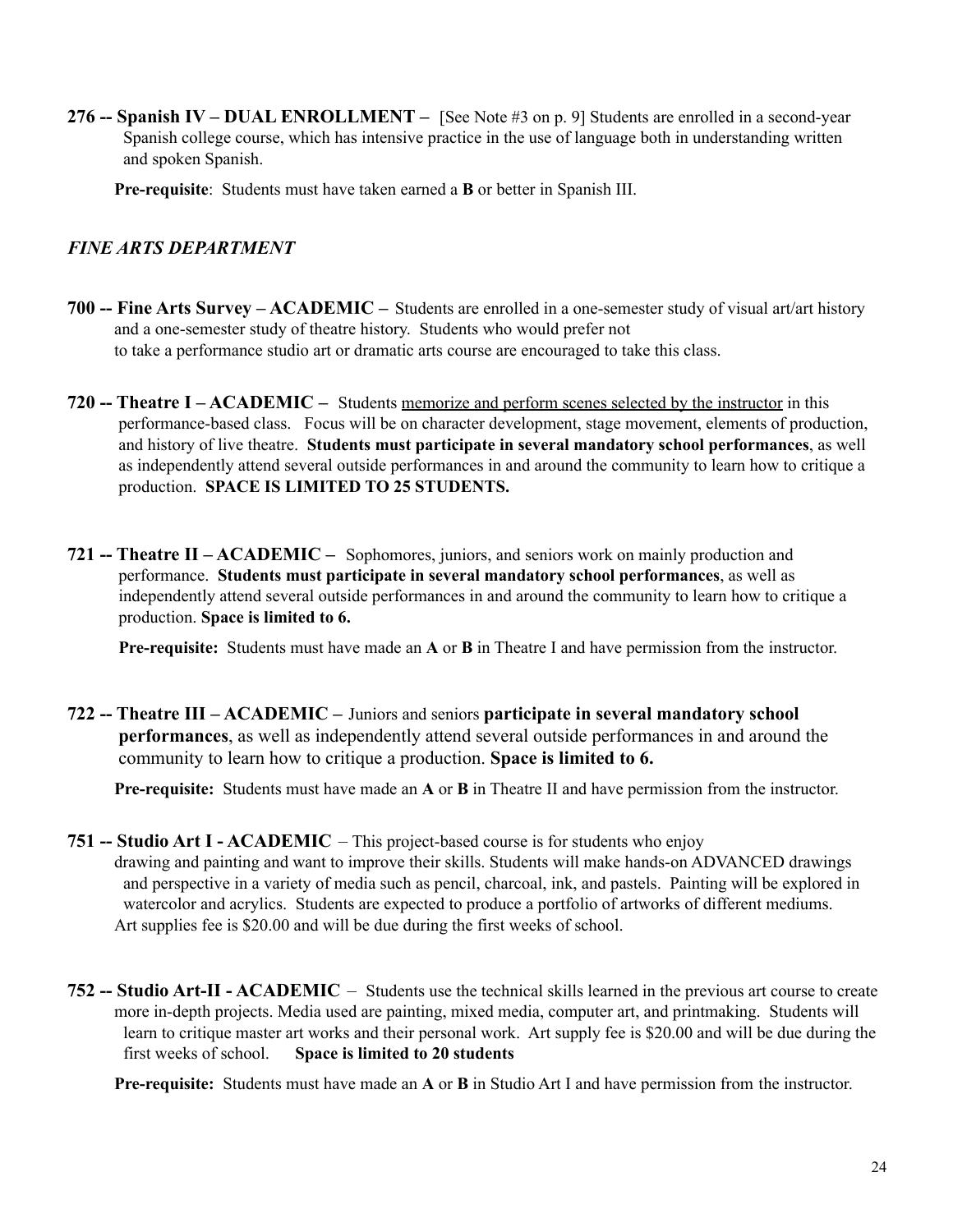**759 - Studio Art-III - ACADEMIC** – Students must apply to be in the class by writing an essay and turning in a portfolio into Google Classroom. Students will keep a sketchbook throughout the school year that is graded. Technical skills learned in the previous art courses are enhanced with modern, creative compositions. Class is for independent students who are self-motivated. Media used are painting, mixed media, and printmaking. Students are required to produce an effective portfolio of work. Art supplies fee is \$20.00. (This course may not be offered in the schedule each year.)

**Pre-requisite:** Students must have made an **A** in Studio Art I and II.

**758 -- Digital Design – ACADEMIC –** Students learn how to use computer graphics software such as Photoshop, Illustrator and other applications on the Mac platform. They will focus on graphic design, creating unique projects on the computer programs. Some projects include creating logos, book covers, movie posters, photograph corrections, sports posters, digital paintings, etc.

### **Careers**

**805—Intro to Petro Chem-- Academic** [See Note #4 on p. 9]

This course will be taught by a River Parishes Community College Instructor. It will focus on introducing students to career opportunities offered in the River Parishes and in safety needed for employment in these industries.

**807—Petro Cehmical Industry II- DE (Pre-Requisite is Intro to Petro Chem)** [See Note #4 on p. 9] This course is a continuation of Intro to Petro Chem and will also be taught by River Parishes Community College Instructors. In addition this will be a dual enrollment course.

# **802 -- Intro to Education- DE/HONORS** [See Note #3 on p. 4]

This is an introductory course to education and the profession of teaching that is taught in conjunction with SELU. This course is designed to review factors which have influenced the development of education such as major social, political, religious, and intellectual movements; philosophical theories and systems; research and practice in education psychology; and behavioral and cognitive theories of learning. (Juniors and Seniors only)

# **820-- Intro to Engineering Design-- HONORS**

This is an introductory course, which develops student problem solving skills using the design process. Students learn how to analyze a problem, research solutions, develop solutions, build the best solution, test the solution and improve the solution. (Juniors and Seniors only)

# **857-- Intro to the Principles of Business-- ACADEMIC**

This course provides opportunities to learn and experience a variety of topics in the field of business. Students are exposed to various economies, their roles in our economy, entrepreneurship, marketing, managing financial and technological resources, and the use of social media.